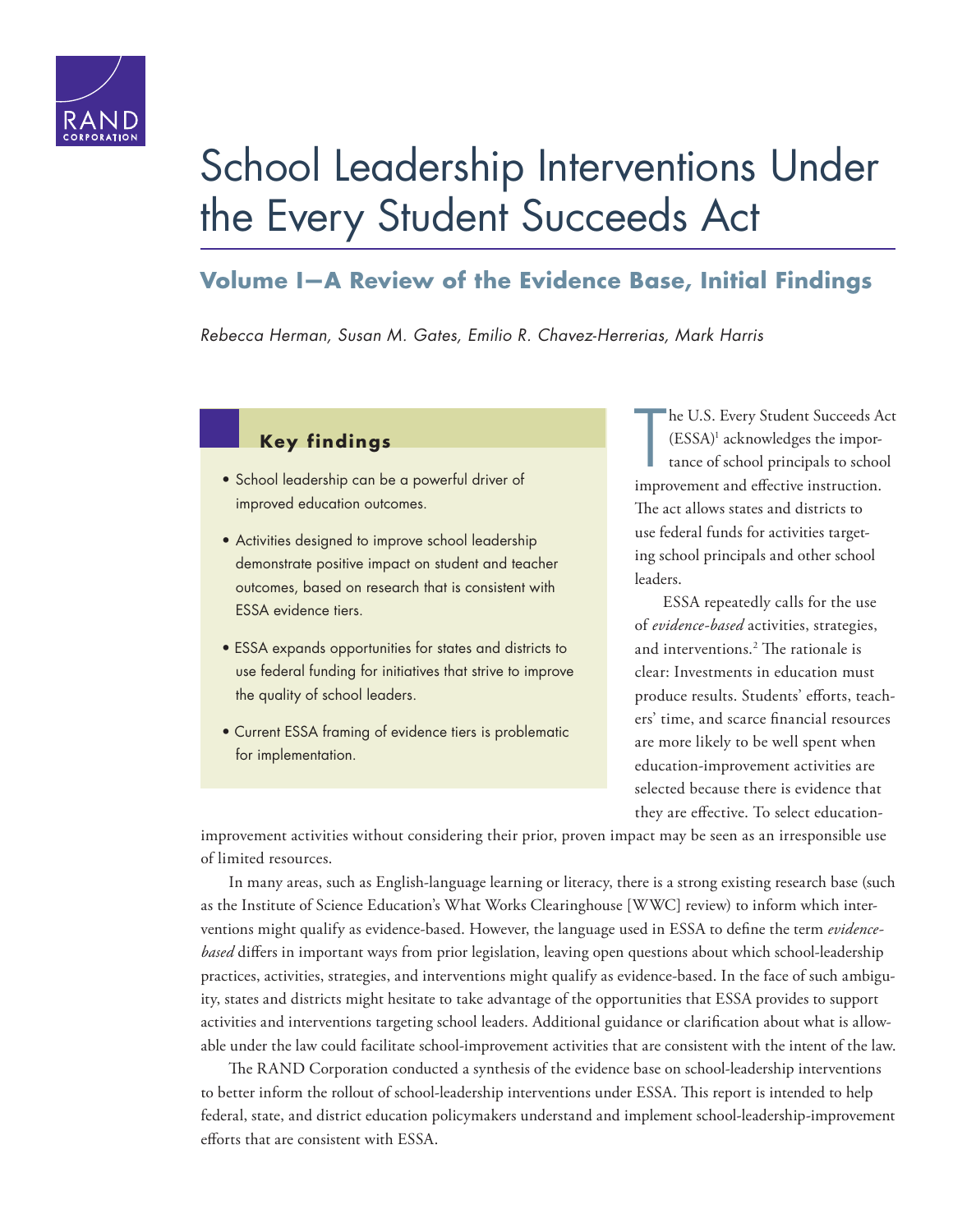#### **The Every Student Succeeds Act**

The Every Student Succeeds Act (ESSA) advocates the use of evidence-based activities, strategies, and interventions to improve school leadership; however, the legislation is unclear about which school leadership-improvement activities might qualify as evidence-based. Although the law outlines four tiers of evidence that could provide guidelines for such an assessment, the definitions of those evidence tiers are not clearly specified. Further guidance on the evidence tiers, as well as existing ESSA-relevant school leadership activities, could help inform the use of federal funds to support school leadership-improvement initiatives at the state and district levels.

In this report, we first offer an overview of the ways in which school leadership may affect outcomes of interest and describe how school leadership is addressed by ESSA funding streams. The key question for this section is:

• What is the evidence that school leadership matters for school improvement?

We then describe ESSA funding streams that support school-leadership-improvement activities and the ESSA-defined tiers of evidence that such funding streams will require. We compare ESSA evidence tiers with evidence requirements for other federal education programs to identify ambiguities in the ESSA tiers. The key questions for this section are:

- What school-leadership-improvement activities are allowable under ESSA?
- How are the ESSA evidence tiers defined, and what further guidance might improve the use of these evidence tiers for education decisionmaking?

Having laid out relevant foci of ESSA as context, we then describe the evidence review. We provide a brief description of our methodology in reviewing the literature and then present findings on improvement activities that should be allowable under ESSA. The key question for this section is:

• What is the evidence of effects of school-leadershipimprovement activities, as judged against the ESSA evidence tiers?

Finally, we offer recommendations to guide education policymakers, practitioners, and thought leaders on the use of research-based practices.

#### **MOTIVATION AND APPROACH**

States and districts have multiple ways to promote school improvement. What would justify a focus on school leadership? There is an extensive research base of rigorous, scientific studies exploring the importance of school leadership in school improvement. This research suggests that school leadership could be an important lever for school-improvement strategies pursued by states and districts.

In their comprehensive review of the literature, Leithwood et al. (2004) concluded that principals are second only to teachers as the most important school-level determinant of student achievement. That finding is significant in view of the reality that there are far fewer principals than teachers in a district and that each principal has the potential to affect outcomes of far more students. That review was conducted more than ten years ago, but subsequent research has reinforced that basic finding (see, for example, Coelli and Green, 2012; Dhuey and Smith, 2014; Grissom, Kalogrides, and Loeb, 2015). A principal scoring one standard deviation above the mean for principal effectiveness could move the mean student achievement from the 50th to the 58th percentile (Branch, Hanushek, and Rivkin, 2012). Research also demonstrates that principals are important to key teacher outcomes. Teacher turnover is lower in schools led by high-quality principals (Boyd et al., 2011; Branch, Hanushek, and Rivkin, 2012; Grissom, 2011; Ladd, 2011), and more-effective principals retain and hire higher-quality teachers and have teachers who improve faster (Loeb, Kalogrides, and Béteille, 2012). Research further indicates that principal turnover leads to lower teacher retention and lower gains for students (Béteille, Kalogrides, and Loeb, 2012; Miller, 2013).<sup>3</sup>

In sum, there is substantial research evidence demonstrating that school leaders are a powerful driver of student outcomes. This evidence base justifies ESSA's investment in principals as part of school improvement. Although ESSA does not approach this level of specificity, federal and state policymakers might consider guiding resources toward principalimprovement activities that have demonstrated impact on principals' actions and characteristics that are associated with improved student outcomes.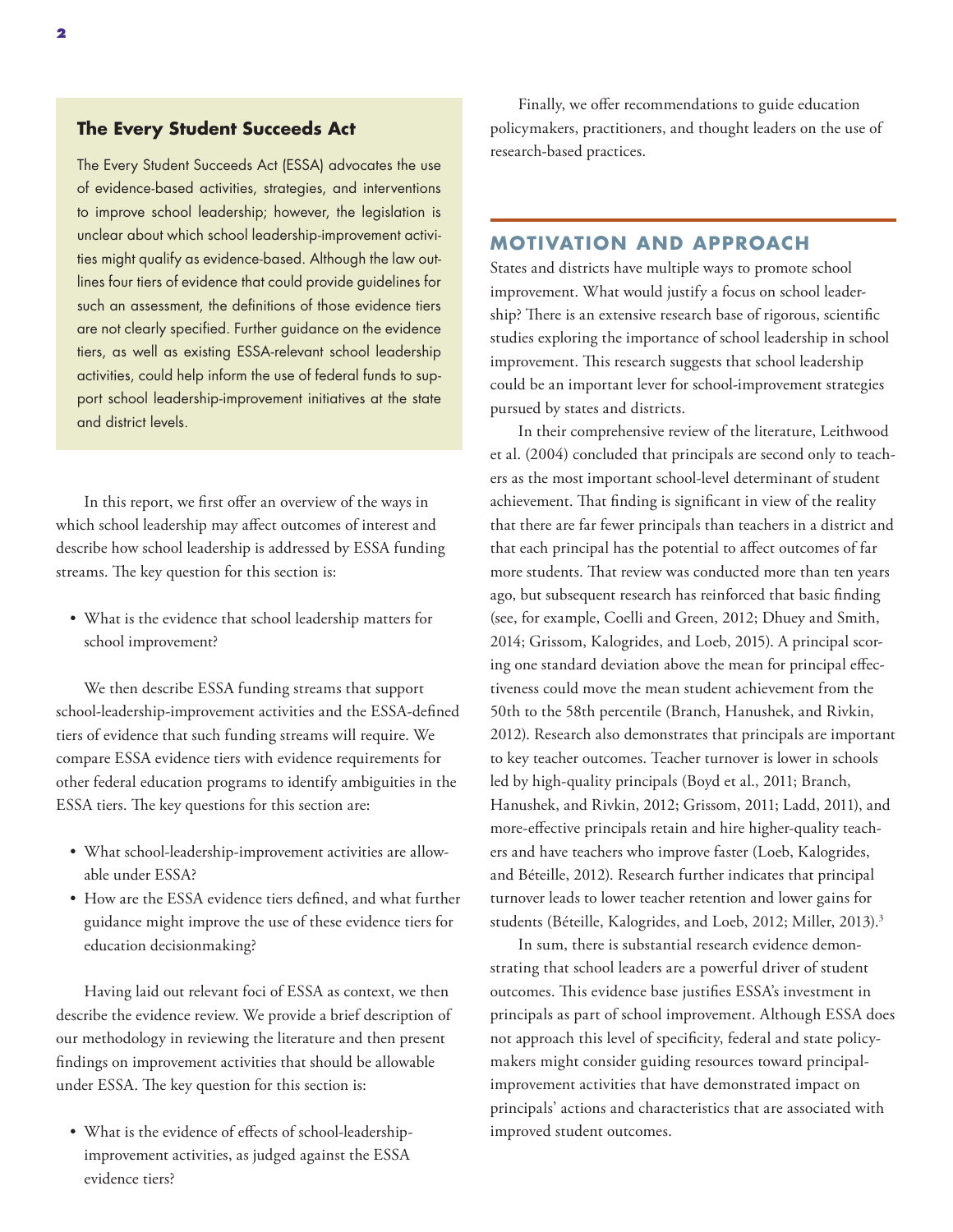### **Approach to Assessing the Evidence Base on School-Leadership Initiatives**

Figure 1 describes the simplified theory of action that guided our review.<sup>4</sup> In this theory, a catalyst for change, such as a state policy, drives policymakers and educators to focus on improving school leadership. They select and implement activities, strategies, or interventions designed to improve school leadership. These improvement activities change school leaders' behaviors, which improve instruction and the school climate, which then improve student outcomes. ESSA evidence tiers focus on two parts of the theory: activities and outcomes. (In ESSA, outcomes are somewhat loosely defined, as explored below.) Consistent with ESSA, our review focuses on research relating school-leadership-improvement activities to student and teacher outcomes. However, even in a simplified model, it matters how one gets from improvement activities to outcomes, and so we do discuss other parts of the model in this report. Our simplified theory of action provides a context for the review, which focuses on the relationship between school-leadership-improvement activities, intermediate outcomes (such as instruction and climate), and student outcomes. The theory also suggests other important bodies of evidence not explicitly noted in ESSA but relevant to improving schools (see discussion below).

## **SCHOOL LEADERSHIP IN THE EVERY STUDENT SUCCEEDS ACT**

School leadership is explicitly acknowledged as a valid target of educational-improvement activities in ESSA; in areas where school leadership is not explicitly called out, states and districts could still choose to support leadership-focused activities in pursuit of school-improvement objectives. Below is a brief description of the ESSA sections that provide federal funding that could be used for school-leadershipimprovement initiatives.

**Title I (Improving Basic Programs Operated by State and Local Educational Agencies)** of ESSA authorizes approximately \$15.0 to \$16.2 billion per year (2017–2020) to states in formula funding to improve basic state and local education programs.5 Title I has historically included a substantial investment in identifying and improving low-performing schools. Most recently, the School Improvement Grant program has invested billions of dollars into supporting fundamental change in the lowest-performing schools in each state (see, e.g., U.S. Department of Education, 2015). ESSA has replaced

## **How Are School Leaders Defined in the Every Student Succeeds Act?**

(44) SCHOOL LEADER.—The term ''school leader'' means a principal, assistant principal, or other individual who is— (A) an employee or officer of an elementary school or secondary school, local educational agency, or other entity operating an elementary school or secondary school; and (B) responsible for the daily instructional leadership and managerial operations in the elementary school or secondary school building.

Source: Public Law No. 114-95, Every Student Succeeds Act, Title VIII, Sec. 8101, Definitions, December 10, 2015, p. 297.

### **Figure 1. Simplified Theory of Action for School-Leadership Activities**



**RAND** *RR1550-1*

the School Improvement Grants with School Improvement Funds,<sup>6</sup> still focused on the lowest-performing schools (for example, high schools that fail to graduate one-third or more of their students, or the lowest-performing 5 percent of schools in a state). Proposed Title I school-improvement activities must demonstrate "strong," "moderate," or "promising" evidence of effects (see ESSA's evidence tiers I, II, or III, below) to be funded. School Improvement Funds may be used to support activities to improve school leaders and—under previous versions of the program—frequently have been directed toward replacing or improving principals.

**Title II, Part A (Supporting Effective Instruction)**, authorizes approximately \$2.3 billion per year (2017–2020) to states in formula funding to improve the quality of teachers, principals, or other school leaders.7 States may reserve up to 3 percent of their grants for activities designed to improve the principal pipeline, such as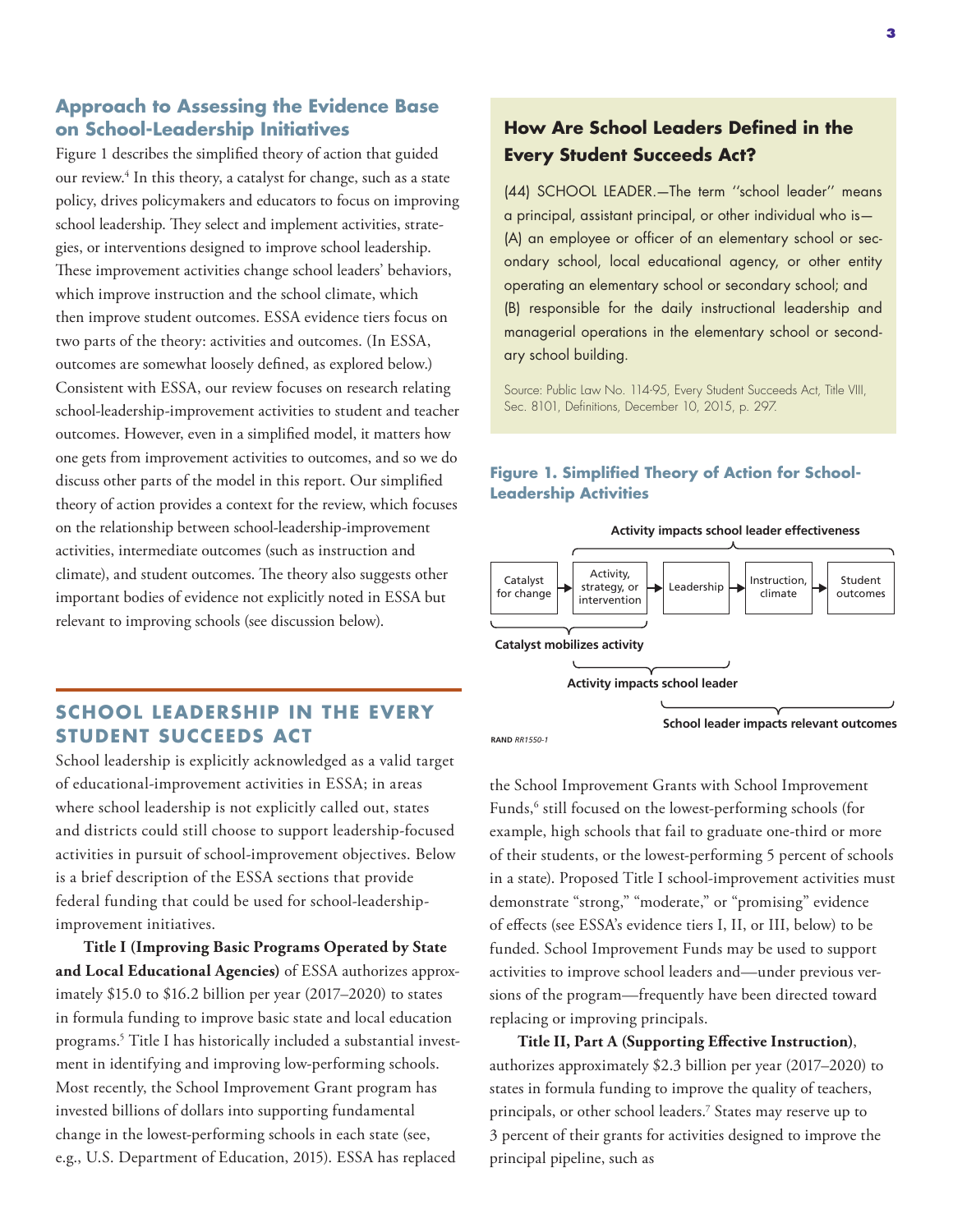## ESSA defines four tiers of evidence, in order of rigor, for judging whether an activity is evidence-based.

- improving principal certification (regular and alternative), evaluation, and support systems
- preservice (principal preparation programs and academies)
- training or professional development on such topics as differentiating performance; evaluating teachers; cultural competency; instruction and student learning; postsecondary education for students; science, technology, engineering, and mathematics (STEM) and career and technical education (CTE) instruction; and technology
- recruiting, retaining, and training school leaders (among others)
- induction and mentoring for early career principals
- differential pay for hard-to-fill positions
- more-focused opportunities, such as transition to elementary school and school readiness; Pre-K–3 alignment; implementing bullying prevention and restorative justice practices; and sexual-abuse prevention.

Although states are encouraged to use evidence-based activities (activities with strong, moderate, or promising evidence) for Title II, Part A, they also may select activities that have a somewhat less rigorous evidence base (identified as tier IV; see below).

**Title II, Part B (National Activities)**, authorizes approximately \$469 to \$489 million per year (2017–2020) for all parts of Title II, Part B (including support for both teachers and principals), to states to award to districts. Districts may develop human-capital management systems that include performancebased incentives, such as bonuses for teachers or principals based on improved student achievement.<sup>8</sup> These performance incentives can be used with both school leaders and teachers; before ESSA, the incentives only targeted teachers.

National activities also include competitive federal grants to support the development of effective educators, including school leaders, through nontraditional certification programs, evidencebased professional development on several topics (e.g., literacy,

numeracy, incorporating postsecondary coursework in the K–12 curriculum), and other learning opportunities (e.g., learning through partnerships, activities leading to credentials).<sup>9</sup>

Finally, ESSA national activities include support for efforts to improve the recruitment, preparation, placement, support, and retention of effective principals or other school leaders in high-need schools.<sup>10</sup> Such activities could include traditional or alternative preservice training programs; recruiting, selecting, developing, and placing leaders in high-need schools, with the purpose of implementing reforms; continuous professional development; and developing and disseminating information on best practices.

In sum, ESSA provides opportunities to improve school leadership by supporting school improvement programs that have a strong leadership component and by improving steps in the principal pipeline, such as preparation programs, certification, professional development, and recruitment and placement. These investments are mainly state-directed, with some operating at the federal level.

### **EV IDENCE IN THE EVERY STUDENT SUCCEEDS ACT**

For some of these fundable leadership-improvement activities, states and districts must show evidence of success for the proposed activity. ESSA defines four tiers of evidence, in order of rigor, for judging whether an activity is evidence-based. An activity must demonstrate evidence in one of the first three tiers—it does not matter which tier—to be funded under Title I (School Improvement Funding). Otherwise, an activity with an evidence-based requirement must demonstrate evidence on any of the four tiers—again, ESSA does not prioritize one tier over another—to be funded.<sup>11</sup>

To be evidence-based, an activity, strategy, or intervention must show statistically significant positive effects on student or other relevant outcomes, based on one or more of the following:12

- Tier I (strong evidence)—at least one well-designed and well-implemented experimental study (randomized controlled trial)
- Tier II (moderate evidence)—at least one well-designed and well-implemented quasi-experimental study
- Tier III (promising evidence)—at least one well-designed and well-implemented correlational study that controls for selection bias.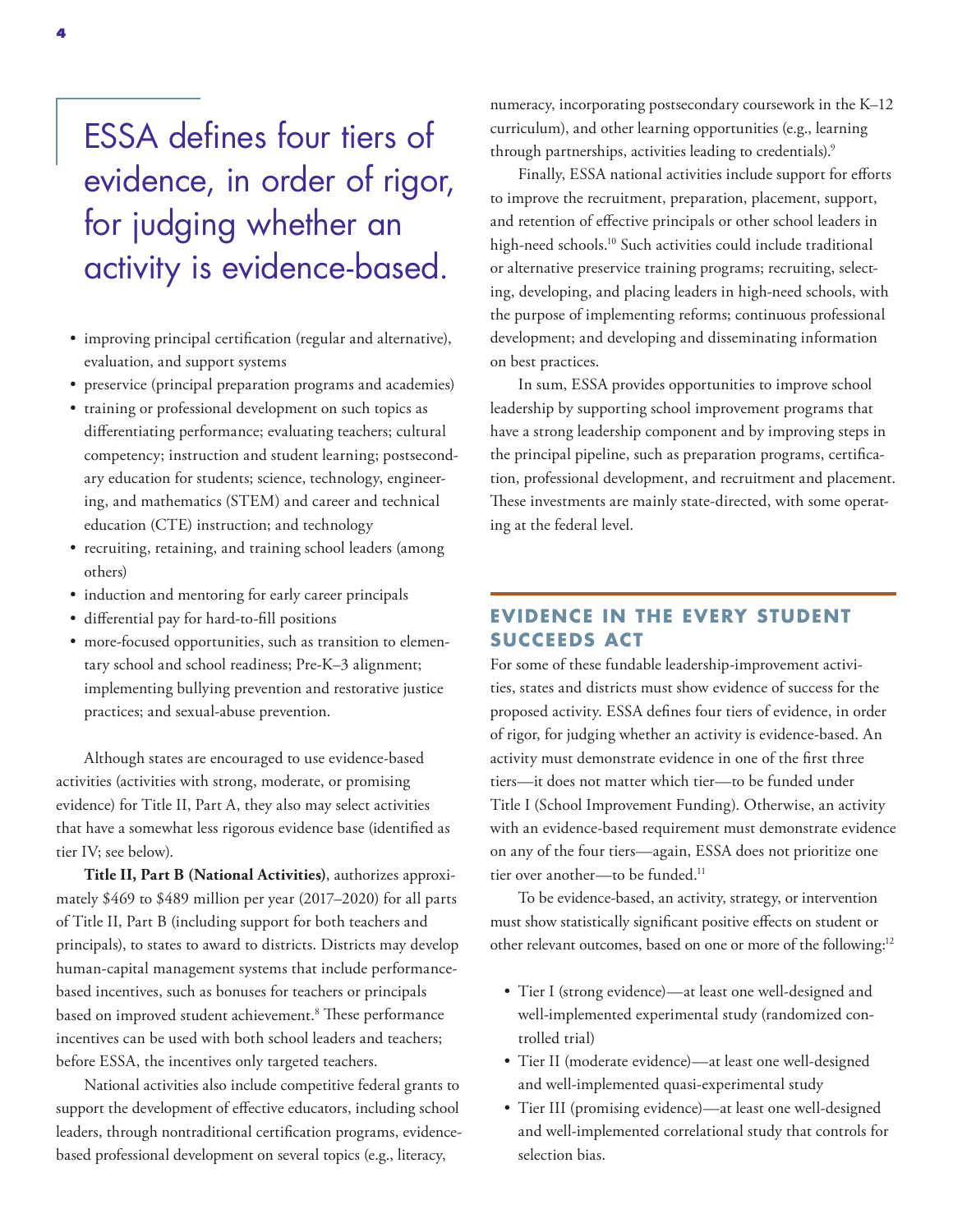For federally funded activities other than Title I schoolimprovement activities, tier IV is also considered sufficient evidence:

• Tier IV—The activity, strategy, or intervention demonstrates a rationale based on high-quality research or a positive evaluation that suggests it is likely to improve student or other relevant outcomes. For tier IV activities, there must be ongoing efforts to evaluate the effects of the activity, strategy, or intervention.<sup>13</sup>

Exactly where the evidence requirements apply can vary by program—ESSA's evidence requirements can be complicated and sometimes unclear. Title I, Part A (School Improvement), is straightforward: Comprehensive and targeted programs must be evidence-based, using evidence from tiers I, II, or III, to be funded. In Title II, however, some programs are required to be evidence-based, some programs are required to be evidencebased for some but not all components, and some programs are required to be evidence-based but can be exempted by the state if insufficient evidence exists. For example, School Leader Incentive Fund Grant applications must propose evidencebased projects (using evidence from tiers I, II, III, or IV). School-leadership residency programs must include evidencebased coursework, but the clinical experience and mentoring are not required to be evidence-based. Further, the coursework can be exempted from the evidence requirement at the state's discretion. This report does not parse the ESSA language to determine where evidence is required, but some guidance may be useful to states and districts attempting to meet ESSA's evidence requirements.

#### **Unpacking the Tiers**

The ESSA evidence tiers are new and differ substantially from prior evidence requirements, such as those used by the WWC and Investing in Innovation (I3), the Department of Education grant program supporting research on innovative interventions. For example, Table 1 describes the evidence standards used for the Department of Education's I3 competition,<sup>14</sup> which are buttressed by the Department of Education's WWC criteria for rigorous research. Table 2 indicates areas where nuances raised in I3 are not part of the ESSA evidence tiers. These are factors that may become issues for discussion as the Department of Education and states consider how to apply the evidence tiers.

## **Excerpt from the Every Student Succeeds Act**

#### (21) EVIDENCE-BASED.—

(A) IN GENERAL.—Except as provided in subparagraph (B), the term ''evidence-based," when used with respect to a State, local educational agency, or school activity, means an activity, strategy, or intervention that—

(i) demonstrates a statistically significant effect on improving student outcomes or other relevant outcomes based on—

(I) strong evidence from at least 1 well-designed and wellimplemented experimental study;

(II) moderate evidence from at least 1 well-designed and well-implemented quasi-experimental

study; or

(III) promising evidence from at least 1 well-designed and well-implemented correlational study with statistical controls for selection bias; or

(ii) (I) demonstrates a rationale based on high-quality research findings or positive evaluation that such activity, strategy, or intervention is likely to improve student outcomes or other relevant outcomes; and

(II) includes ongoing efforts to examine the effects of such activity, strategy, or intervention.

(B) DEFINITION FOR SPECIFIC ACTIVITIES FUNDED UNDER THIS ACT.—When used with respect to interventions or improvement activities or strategies funded under section 1003 [Title I], the term ''evidence-based'' means a State, local educational agency, or school activity, strategy, or intervention that meets the requirements of subclause (I), (II), or (III) of subparagraph (A)(i).

Source: Public Law No. 114-95, Every Student Succeeds Act, Title VIII, Sec. 8101, Definitions, December 10, 2015, pp. 289–290.

Some of the differences between ESSA and I3 evidence standards stem from ambiguity in ESSA and might be easily clarified. For example, the intent of the legislation might have been to include randomized controlled studies with high attrition—or might have been to reject such studies entirely. Clarifying points such as these, either at the federal or state level, would help states implement the provisions of ESSA more effectively. However, some of the differences between ESSA and earlier evidence standards are more fundamental. If an improvement activity can be funded under ESSA with no more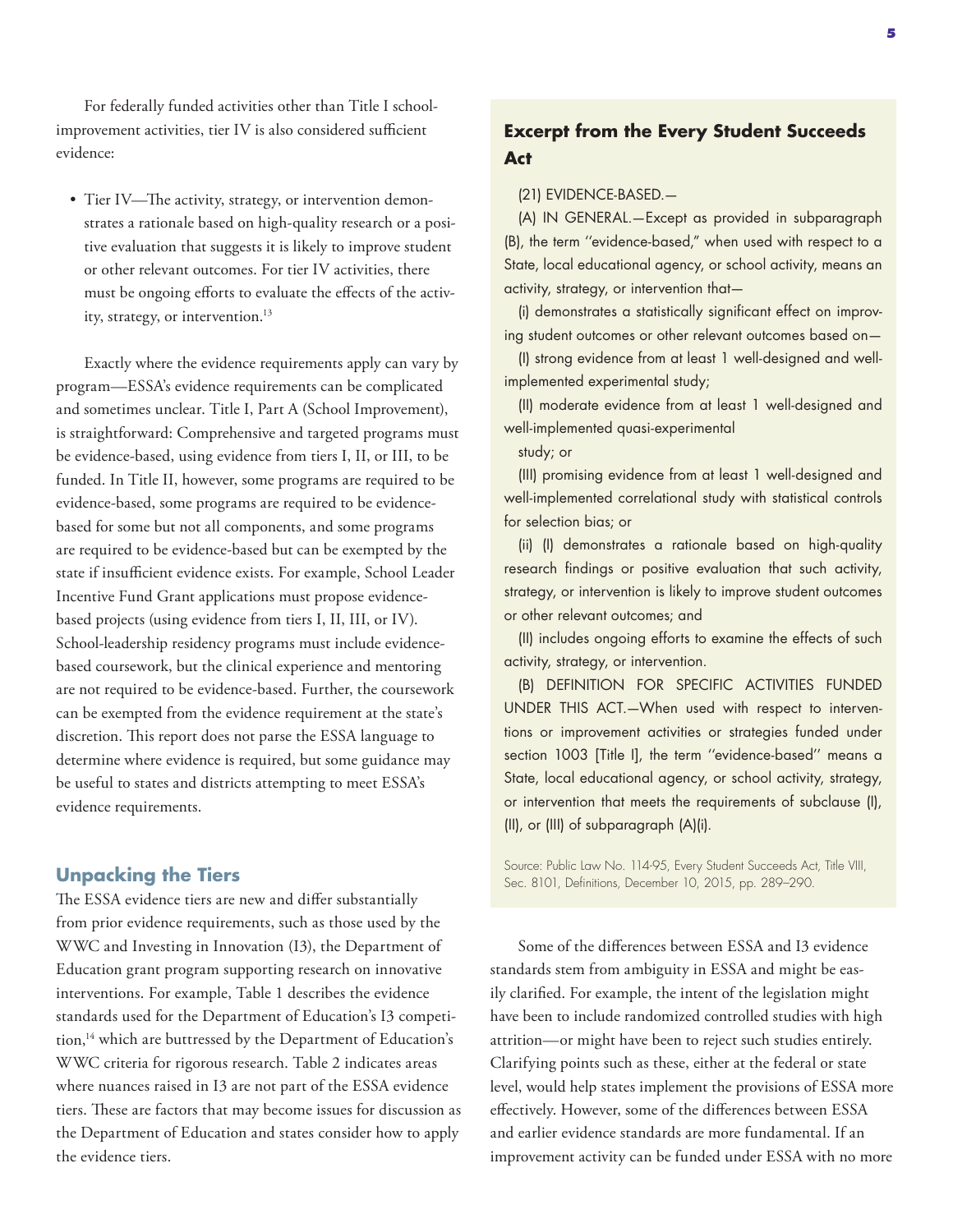#### **Table 1. I3 Levels of Evidence**

| <b>Tier</b>         | <b>Evidence</b>                                                                                                                                                                                                                                                                                                                                                                                                                                                                                                                                                                          |
|---------------------|------------------------------------------------------------------------------------------------------------------------------------------------------------------------------------------------------------------------------------------------------------------------------------------------------------------------------------------------------------------------------------------------------------------------------------------------------------------------------------------------------------------------------------------------------------------------------------------|
| Strong evidence     | There is at least one large, multisite study that found a statistically significant favorable impact on a<br>relevant outcome and that met the WWC standards without reservation (essentially, a well-designed and<br>well-conducted randomized controlled trial)<br>OR<br>There are at least two large, multisite studies that found statistically significant favorable impacts on<br>relevant outcomes and that met the WWC standards with reservations (essentially, well-designed and<br>well-conducted quasi-experimental studies or somewhat flawed randomized controlled trials) |
| Moderate evidence   | There is at least one study that found a statistically significant favorable impact on a relevant outcome<br>and that met the WWC standards without reservation (essentially, a well-designed and well-conducted<br>randomized controlled trial)<br><b>OR</b><br>There is at least one large, multisite study that found statistically significant favorable impacts on relevant<br>outcomes and that met the WWC standards with reservations (essentially, a well-designed and well-<br>conducted quasi-experimental study or a somewhat flawed randomized controlled trial)            |
| Evidence of promise | There is a theoretical linkage between at least one critical component and at least one relevant outcome in<br>the logic model<br><b>AND</b><br>There is at least one study showing statistically significant or substantively important favorable association<br>between at least one component of the intervention and at least one relevant outcome, based on a<br>correlational study with statistical controls for selection bias, a quasi-experimental study that meets the<br>WWC standards with reservations, or a randomized controlled trial that meets the WWC standards      |

than a strong rationale and evaluation plan, almost any activity can be funded. Improvement activities that have no research or that have strong research mainly showing negative impact both would be permissible. Therefore, clarification of the ESSA evidence tiers is critically important to promote the use of effective interventions.

In addition to these ambiguities across the ESSA evidence tiers, tiers III and IV are open to broad interpretation.

#### *Tier III*

Under the evidence requirements noted above, studies must look at the impact of an improvement activity. How one defines improvement activity can affect whether the evidence is considered sufficient, especially for tier III. For example, a hypothetical correlational study with the following characteristics would clearly meet the ESSA standard for tier III evidence:

• Some principals in a state participated in a state education agency training about mentoring teachers on their instruction. Some principals in the state did not.

- Sometime after the training, researchers used a state education agency database to conduct analysis comparing participating principals with nonparticipating principals.
	- The outcome measure is principals' value-added scores.
	- The analysis controlled for principals' qualities, such as experience, training, and prior effectiveness ratings, and school-level demographics, such as percentage of minority and low-income students.

For a different hypothetical correlational study with the following characteristics, it is less clear whether the study would meet tier III standards:

- Some school-improvement policies recommend replacing the school principal. Union concerns, existing contracts, public pressure, and the pool of qualified candidates make it very difficult to design and conduct a rigorous study of this strategy. Therefore, researchers conducted a correlational study with statistical controls.
- Researchers used a state education agency database to conduct analysis comparing schools that have principal turnover and schools that do not.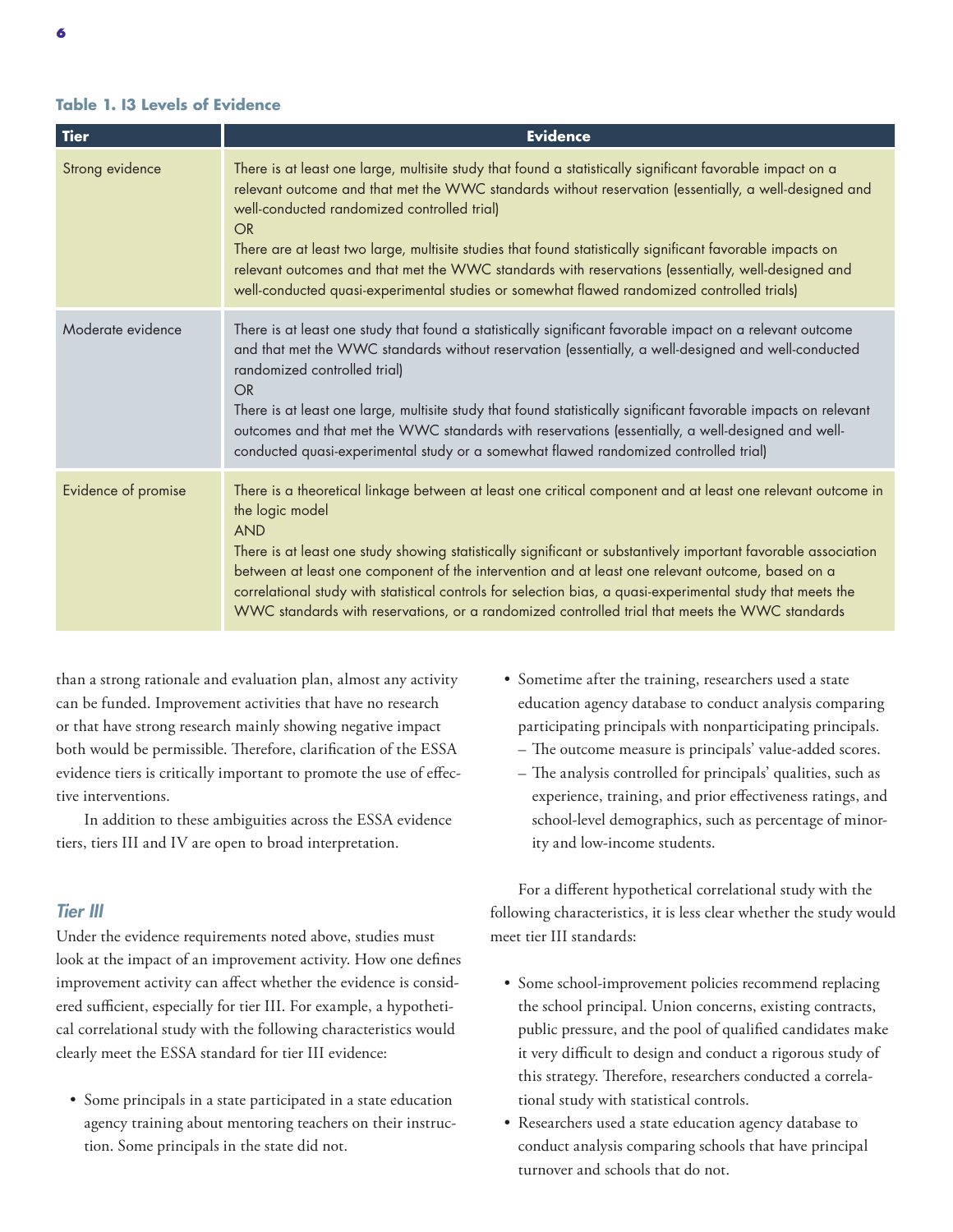| $\mathbf{13}$                                                                                                              | <b>ESSA</b>                                                                                                                                                                                                                                                                                                                                                                                                                                                                     |
|----------------------------------------------------------------------------------------------------------------------------|---------------------------------------------------------------------------------------------------------------------------------------------------------------------------------------------------------------------------------------------------------------------------------------------------------------------------------------------------------------------------------------------------------------------------------------------------------------------------------|
| Considers the sample size (large, multisite) to compensate<br>for some issues with the study design                        | Does not refer to sample size                                                                                                                                                                                                                                                                                                                                                                                                                                                   |
| Includes somewhat flawed randomized controlled trials                                                                      | Requires that experimental and quasi-experimental studies be well<br>designed and well implemented to qualify as tier I or tier II evidence but<br>is silent on how to consider randomized controlled trials and quasi-<br>experimental studies that have some design or implementation issues<br>It is not clear whether flawed randomized controlled trials (e.g., those<br>with high attrition) might qualify as tier II or flawed quasi-experimental<br>studies as tier III |
| Considers theory-as well as a connection between part<br>of the activity and an outcome-as evidence at the lowest<br>level | The lowest category of evidence (tier IV) under ESSA: includes "a<br>rationale based on high-quality research findings or positive evaluation" <sup>a</sup><br>Depending on how this term is interpreted, ESSA may consider theory as<br>evidence in tier IV, and/or ESSA may consider connections between part<br>of the activity and outcomes as evidence in tier IV                                                                                                          |
| Considers "substantively important" as well as statistically<br>significant findings as evidence at the lowest level       | Does not mention substantively important findings                                                                                                                                                                                                                                                                                                                                                                                                                               |
| Specifies that the favorable findings must not be<br>countered by unfavorable findings                                     | Does not address potential unfavorable findings, which may allow a<br>single positive study to miscategorize a larger, less positive, evidence<br>base                                                                                                                                                                                                                                                                                                                          |

#### **Table 2. Distinctions Between I3 and ESSA Criteria for Evidence**

a Public Law No. 114-95, Every Student Succeeds Act, Title VIII, Sec. 8101, Definitions, December 10, 2015.

- The outcome measure is school-level achievement growth and decreases over the periods before and after principals' transitions, for schools with turnover and for schools without turnover.
- The analysis controlled for principals' qualities, such as experience, training, and prior effectiveness ratings, and school-level demographics, such as percentage of minority and low-income students.

This hypothetical study could provide correlational evidence in support of a strongly promoted school-improvement strategy. Therefore, we consider this type of evidence in our evidence review; however, we clearly flag the evidence as questionable, since the difference between groups was incidental principal turnover rather than deliberate principal replacement.

#### *Tier IV*

Numerous blogs, commentaries, and articles posted during and since ESSA's passage have highlighted concerns about the ambiguity in the definition of tier IV evidence (see, e.g., Advanced

Education Measurement, 2016; Slavin, 2015; West, 2016). We focus on ambiguities with regard to the first part of the definition ("an activity, strategy, or intervention that . . . demonstrates a rationale based on high-quality research findings or positive evaluation that such activity, strategy, or intervention is likely to improve student outcomes or other relevant outcomes"15), because it is the component most closely related to the existing research.<sup>16</sup> Depending on the way in which districts and federal and state departments of education interpret the definition of tier IV evidence, the following categories of studies may or may not be considered evidence:

*• Components are evidence-based, but the activity is not proven:*  This would include high-quality research that finds that the *components of the intervention* (e.g., classroom-based professional development) improve student outcomes (or other relevant outcomes), even in the absence of highquality evidence proving the effectiveness of the intervention as a whole. This is a distinction that the WWC made repeatedly in the first five years of operation, as intervention developers claimed that their interventions were effective because they used effective components. In cases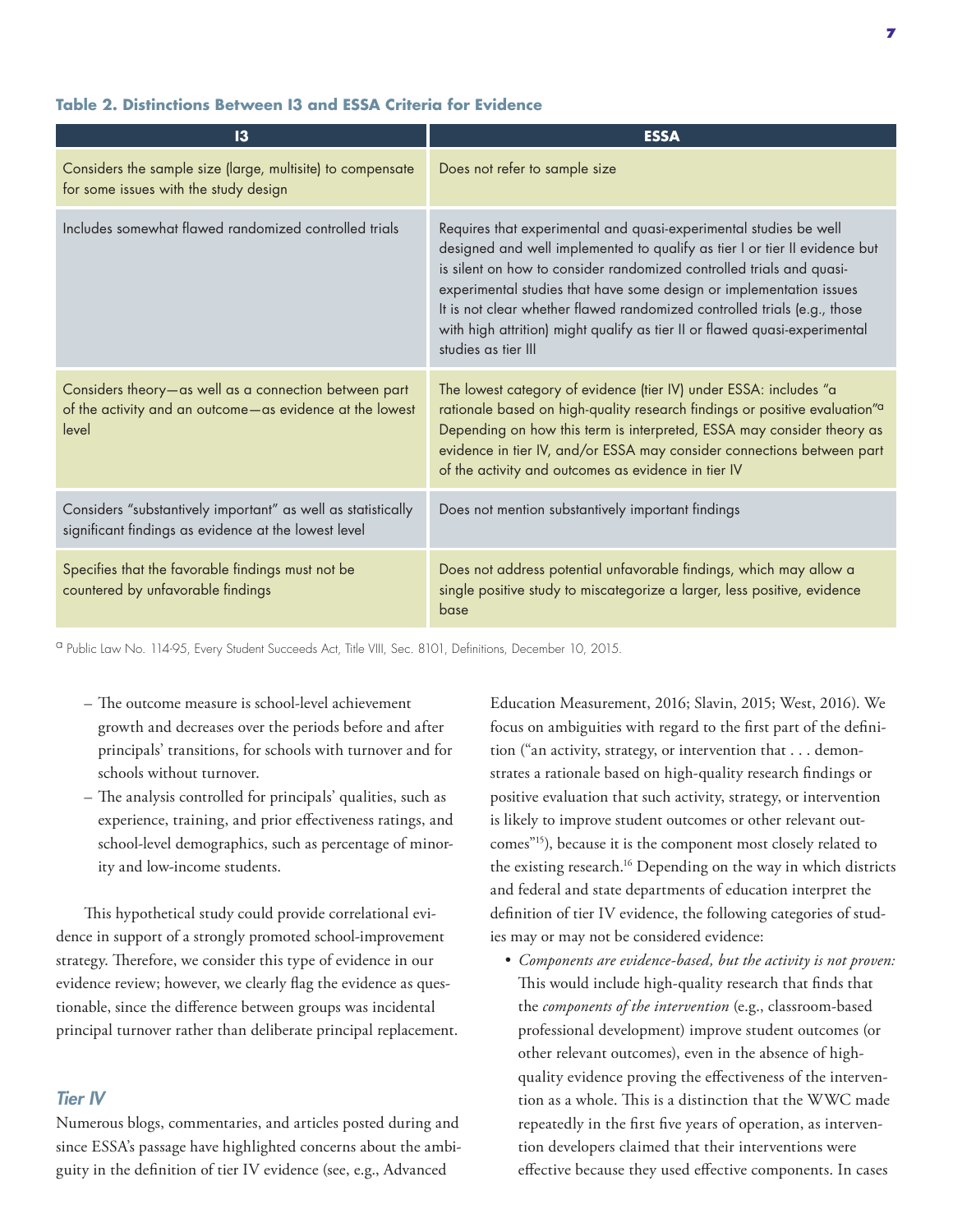## Without undercutting the flexibility that ESSA provides states and districts for context-specific approaches, a few examples of "good" versus "poor" tier IV evidence might provide needed benchmarks or guidance.

where interventions are new or are adapted to context, it may not be possible to have evidence of the impact of the full intervention. Knowing that the components are effective provides an indicator that the intervention overall might be effective—recognizing that this is far from strong evidence of proven impact.

- *• Causal chain effectiveness:* This would include high-quality studies that show that the intervention affects an intermediate outcome (e.g., teacher content knowledge) that has been shown (in prior high-quality research) to affect student outcomes (or other relevant outcomes).
- *• Implementation effectiveness:* This would include studies that show that the intervention can be and is implemented with fidelity and that the implementation is associated with positive student outcomes (or other relevant outcomes). School-improvement research consistently finds that intensive school-reform models are seldom fully implemented; an intervention that is consistently implemented has greater likelihood of having an impact, especially if the components of the intervention have demonstrated effectiveness (see the first bullet).

All of these categories of research studies would provide valuable—albeit not WWC-level rigorous—information where there is a gap in existing evidence and a practical need to implement reform. For example, evidence that the core components of an improvement activity are separately effective and that the improvement activity can be implemented as designed together make a strong case for the effectiveness of an as-yet-unproven intervention.

Without undercutting the flexibility that ESSA provides states and districts for context-specific approaches, a few examples of "good" versus "poor" tier IV evidence might provide needed benchmarks or guidance. Any of the above might provide examples of good tier IV evidence. Evidence that might be considered poor or not sufficient for tier IV could include purposefully selected anecdotes about the success of the improvement activity; analysis of untested, irrelevant, or notvalidated outcomes (e.g., opinion surveys); and theory presented without any outcome analysis. In our review, these evidence limitations explained why many reviewed documents did not meet the ESSA evidence tiers.

Finally, ESSA does not indicate whether a critical evidence review might itself be considered sufficient to meet standards. It would be helpful to clarify whether and under what conditions an evidence review is sufficient. States and districts faced with the challenge of conducting labor-intensive evidence reviews would benefit from being able to access existing rigorous reviews.

#### **Ambiguity Regarding Outcomes**

The language describing the ESSA evidence tiers is also somewhat ambiguous with regard to outcomes. To be considered evidence-based, an improvement activity must demonstrate "a statistically significant effect on improving student outcomes or other relevant outcomes."17 Neither *student outcomes* nor *other relevant outcomes* is further defined. In several other sections of the legislation, there is explicit reference to *student achievement* or *student academic outcomes*, suggesting that the open phrasing of *student outcomes* might include but is not necessarily limited to achievement outcomes. *Other relevant outcomes* might include outcomes not necessarily at the student level. For example, school leader-improvement activities might be judged by their impact on teacher outcomes known to improve student outcomes, such as greater use of effective instructional practices or increased retention of highly effective teachers. This interpretation might be very appropriate for activities known to take some time to affect students. For example, principals' impact on students is mainly filtered through changes to teachers and instruction (Hallinger, 2011; Heck and Hallinger, 2014). An intervention that improves instruction, which then improves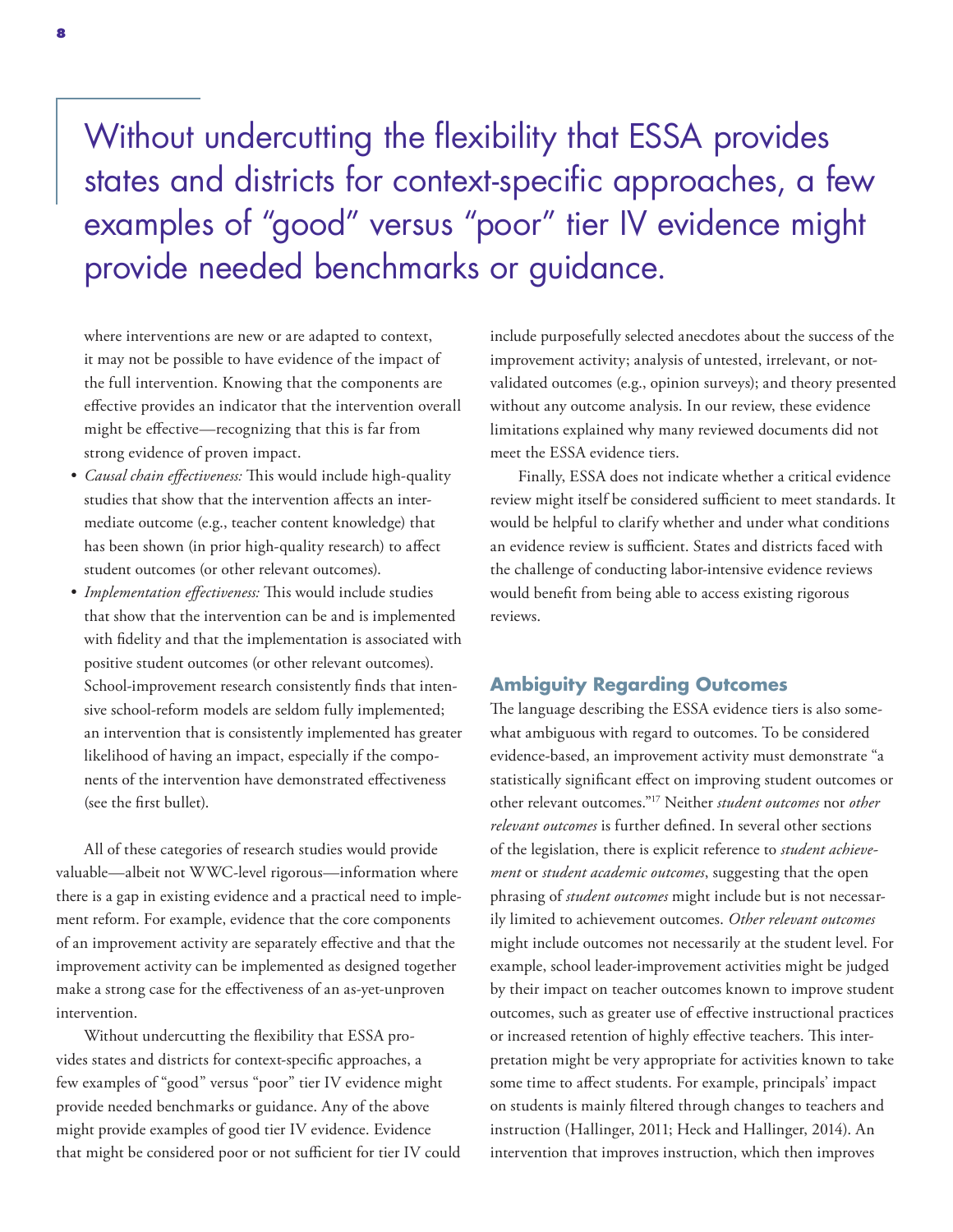student learning, can magnify the breadth of the impact but also may take longer than an intervention that focuses on an individual child. A study of the impact of a principal intervention on instruction may be feasible and informative where a study of the impact of the principal intervention on students is not.

The ambiguity of these terms might help districts and federal and state education agencies tailor their expectations for eligible outcomes to the nature of the improvement activity. In the case of outcomes, the ambiguity in ESSA might be intentional and appropriate and can be clarified on a program-byprogram or state-by-state basis.

In sum, the following aspects of the ESSA evidence tiers might be particularly challenging to apply:

- how to view rigorous—but slightly flawed—studies
- whether and how to incorporate substantively important findings
- how to proceed when there are multiple studies with different findings
- whether and how to consider evidence that is relevant to but not clearly about an intervention
- how to differentiate between "good" and "bad" tier IV evidence
- what outcomes are eligible for review.

We anticipate that federal or state departments of education might provide further suggestions or guidance to help apply the evidence tiers, because ESSA is silent on many points that have been important in past Institute of Education Sciences evidence standards. Our current review of schoolleadership-improvement activities casts a broad net to include

studies that meet ESSA's evidence tiers, as specified in the legislation. Findings may be subject to change, depending on guidance or information provided by federal or state departments of education.

## **REVIEW OF THE LITERATURE ON ESSA-ELIGIBLE SCHOOL-LEADERSHIP-IMPROVEMENT ACTIVITIES**

In this section, we present the findings of evidence on the effects of school-leadership-improvement activities from our structured literature review. We first describe the methodology and then report our key findings.

#### **Methodology**

As noted, the review of the evidence is framed by ESSA funding streams and evidence requirements. Table 3 shows the relationship graphically. ESSA provides funding for schoolleadership improvement through Title I; Title II, Part A; and Title II, Part B. Therefore, we review activities that fit the ESSA funding stream definitions. In addition, ESSA requires Title I school-improvement activities to be supported by tiers I through III evidence, and Title II activities (when required to be evidence-based) should be supported by tiers I through IV evidence.<sup>18</sup>

Table 4 provides an overview of the literature review's study-inclusion criteria. For this report, we focused on identifying and describing studies that provide tier I, II, or III evidence; Tables 5 through 10 summarize the evidence we found at these levels. At this time, the scope for tier IV is so broad as to

| <b>ESSA Requirements</b>                                                                            |                      | <b>Review Parameters:</b>                                                                                                                                                             |  |
|-----------------------------------------------------------------------------------------------------|----------------------|---------------------------------------------------------------------------------------------------------------------------------------------------------------------------------------|--|
| <b>Federal Investment in School</b><br><b>Evidence Required for</b><br>Leadership<br><b>Funding</b> |                      | Activities Eligible for Review (funded by ESSA and<br>relevant to school leadership)                                                                                                  |  |
| Title I: School Improvement                                                                         | Tiers I, II, III     | Comprehensive and targeted school reforms with substantial<br>school-leadership component                                                                                             |  |
| Title II, Part A: Supporting Effective<br>Instruction                                               | Tiers I, II, III, IV | State-directed pipeline activities for principals (certification,<br>evaluation, mentoring, preservice, professional development,<br>recruitment/retention, induction/mentoring, pay) |  |
| Title II, Part B: National Activities                                                               | Tiers I, II, III, IV | Performance-based human-capital management systems;<br>pipeline activities spanning districts and states                                                                              |  |

#### **Table 3. Mapping ESSA Requirements and Opportunities and School-Leadership Review Factors**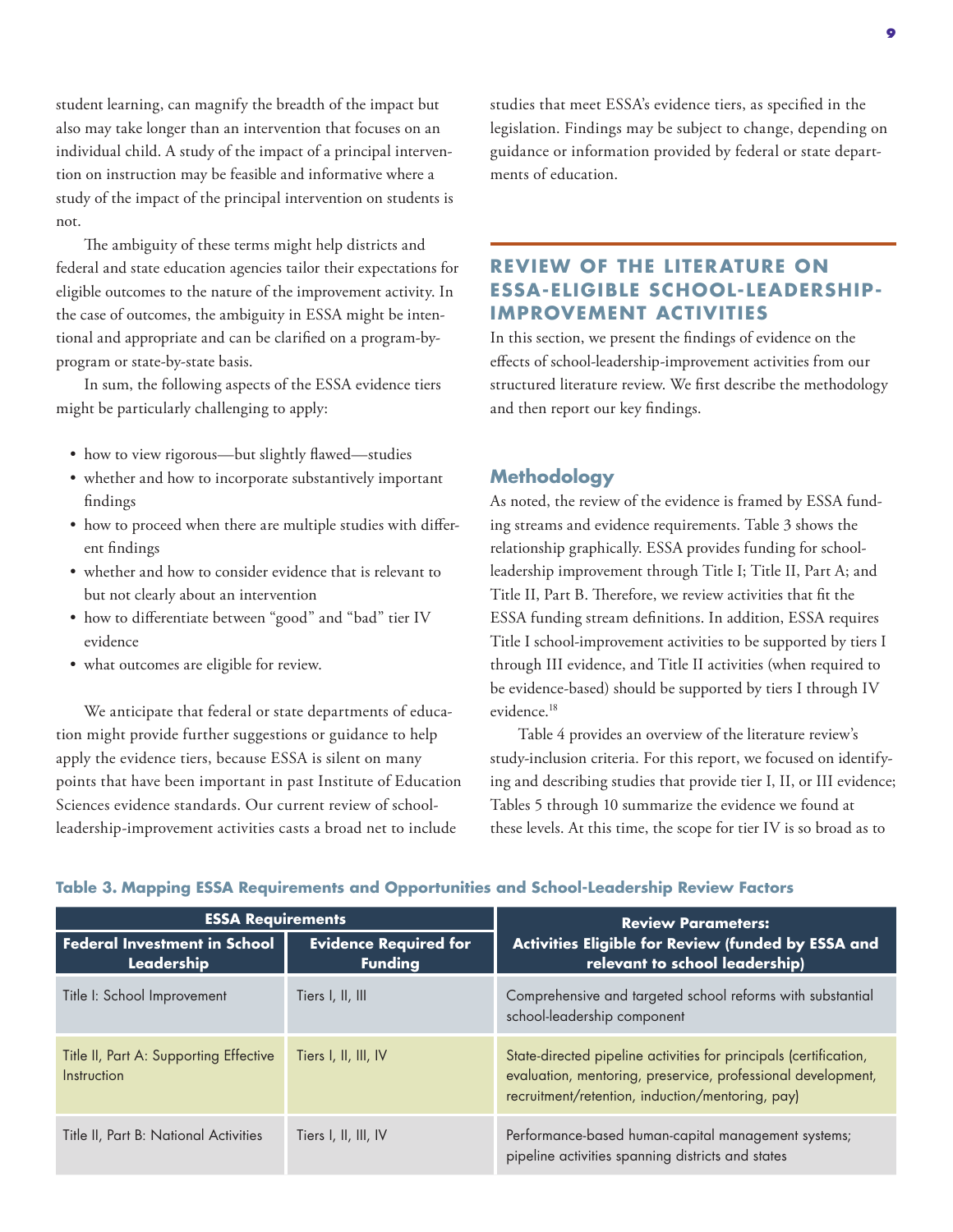| <b>Activity</b>             | <b>Review</b>                                                                                                                                                                                                                                                                                                                                                                                                                                                                                                                                                                                                                                                                                                                                         |  |  |  |
|-----------------------------|-------------------------------------------------------------------------------------------------------------------------------------------------------------------------------------------------------------------------------------------------------------------------------------------------------------------------------------------------------------------------------------------------------------------------------------------------------------------------------------------------------------------------------------------------------------------------------------------------------------------------------------------------------------------------------------------------------------------------------------------------------|--|--|--|
| Improvement activity        | School reform with substantial school leadership component; principal certification, evaluation,<br>mentoring, preservice, professional development, recruitment/retention, induction/mentoring, or pay;<br>and other activities considered on a case-by-case basis                                                                                                                                                                                                                                                                                                                                                                                                                                                                                   |  |  |  |
| Relevant sample and setting | U.S. K-12 public schools (including charters and magnets with open admission)                                                                                                                                                                                                                                                                                                                                                                                                                                                                                                                                                                                                                                                                         |  |  |  |
| Relevant outcomes           | Student achievement, progression, affective outcomes, as well as teacher instruction, affective, impact,<br>and mobility outcomes                                                                                                                                                                                                                                                                                                                                                                                                                                                                                                                                                                                                                     |  |  |  |
| Recency                     | Document released 1995 or after                                                                                                                                                                                                                                                                                                                                                                                                                                                                                                                                                                                                                                                                                                                       |  |  |  |
| Study design                | Tier I: random assignment to intervention and control group(s)<br>Tier II: nonrandom assignment to intervention and comparison group(s); can assign participants to<br>groups and then administer the intervention to a group OR can analyze existing data, separating<br>participants into groups according to whether they were exposed to the intervention; must<br>demonstrate that the groups were equivalent before the intervention started<br>Tier III: using existing data, correlation between intervention and outcomes; must control for factors<br>related to selection bias (e.g., participant demographics, prior outcomes)<br>Tier IV: prior evaluation of intervention that does not meet tiers I-III and that has positive findings |  |  |  |
| Study implementation        | Equivalence: baseline similarities between groups on relevant factors (e.g., participant demographics,                                                                                                                                                                                                                                                                                                                                                                                                                                                                                                                                                                                                                                                |  |  |  |

#### **Table 4. School-Leadership-Improvement Activities Review: Study Inclusion Criteria**

one group)

prior outcomes) OR analytic control on relevant factors

<sup>a</sup> Tier IV also allows for interventions that have a theory of action or strong rationale based on prior evidence of success (see tiers I–III). This category is somewhat loosely defined. For volume 2, slated for release in fall 2016, we will explore interventions with this level of tier IV evidence.

include almost all types of theory and evidence; therefore, we hope to have more definition to inform the discussion of tier IV in the second volume of this study, slated for publication in fall 2016. For the current report, where the review uncovered studies that may meet somewhat discriminating criteria for tier IV, we mention the studies below.

To help readers effectively process the findings from our literature review, we organize our discussion of evidence around three broad categories of school-leadership-improvement activities that, together, include all ESSA-allowable schoolleadership-improvement activities. First, states and districts can *monitor whether principals are meeting performance expectations* (i.e., state or district principal evaluation systems). Second, states and districts can *take actions to improve the likelihood that school leaders actually meet those expectations* through effective management structures, operations, and requirements. This category includes four subcategories: principal preparation programs, strategic staff management, professional learning, and working conditions. Finally, states and districts can *improve* 

*school leadership through broader school-improvement efforts* that include leadership enhancements as a key component.

#### **Evidence Review Findings**

Confound: no conditions that affected one group that did not affect the other(s) (e.g., extra funding for

Below, we present the findings for school-leadershipimprovement activities that have evidence consistent with ESSA evidence tiers. Most of the improvement activities named in Tables 5–10, and likely many of those identified as having possible tier IV evidence, would meet evidence requirements as they are currently stated in ESSA.

**Leader evaluation systems** are a set of processes, tools, and metrics designed to evaluate principals' strengths and needs—for either accountability or developmental purposes. In theory and policy, these systems should be aligned with rigorous leadership standards (e.g., state standards or the Professional Standards for Educational Leaders; see National Policy Board for Educational Administration, 2015) and draw on multiple perspectives (e.g., the principal's supervisor,

(applies to tiers I–III)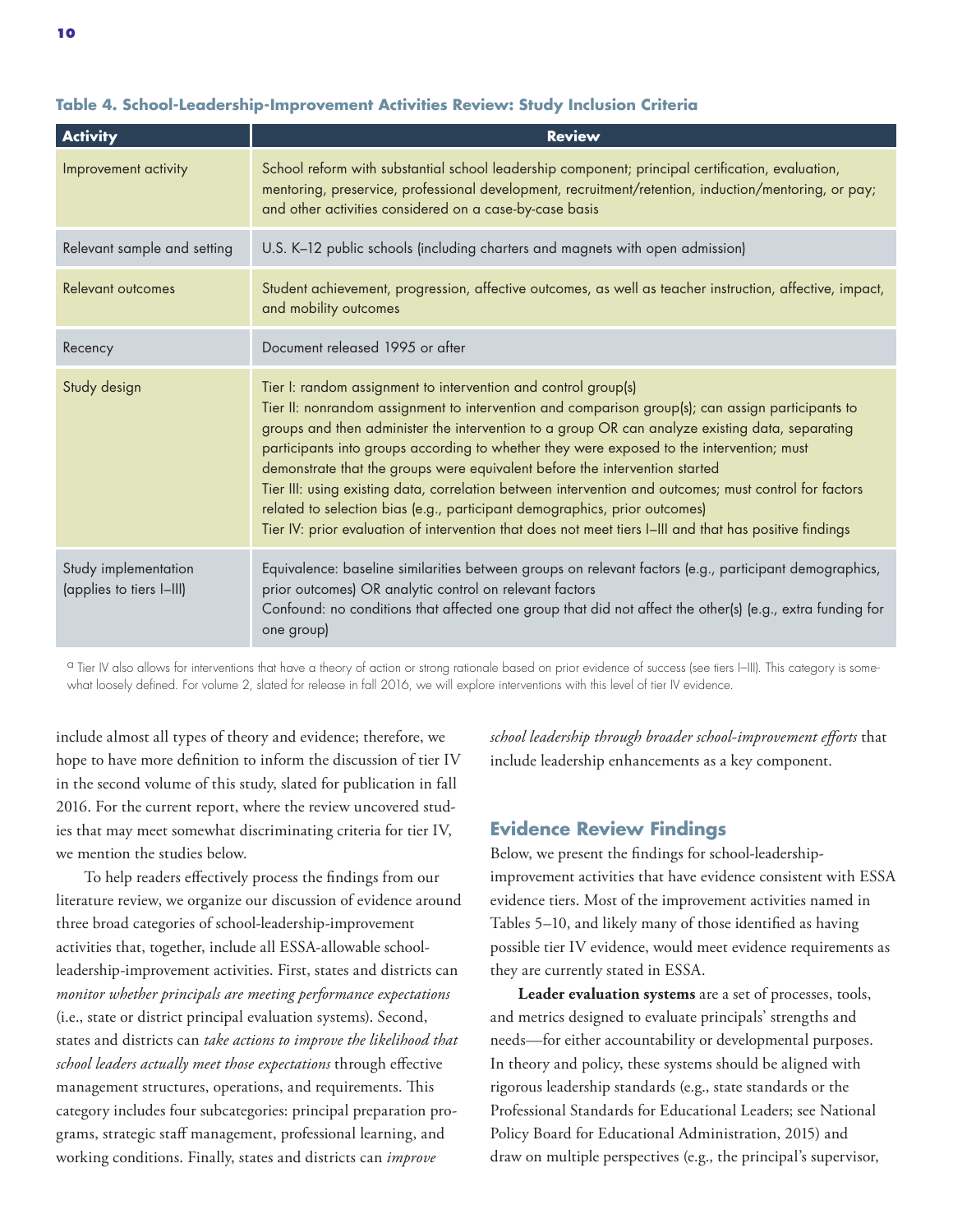## Principal effectiveness increases with experience, suggesting that limiting turnover could improve outcomes.

teachers, parents) and types of data (e.g., student-achievement data, observations, surveys). Often, the evaluation systems are developed by the state education agency or district and tap into nationally available tools. We found no research that met tiers I through III criteria on the impacts of state or district evaluation systems or evaluation tools on students or other relevant outcomes. However, a number of leader-evaluation tools that are in widespread use have been implemented successfully in a variety of contexts, have demonstrated reliability and validity, and are based on strong theory and research-based components. As such, they might qualify as having tier IV evidence. These include, for example, the Vanderbilt Assessment of Leadership in Education, Marzano School Leaders Evaluation Model, Principal's Instructional Management Rating Scale, and Comprehensive Assessment of Leadership for Learning (see Condon and Clifford, 2009).

**Principal preparation programs**, broadly defined, involve a classroom-based program and some type of school-based internship and can lead to an advanced degree or certification. They may be provided by universities, districts, or independent organizations, or some combination of the three. ESSA defines principal preparation programs as operated by a public or other nonprofit organization (including or affiliated with an institution of higher education), containing a clinical preparation course (where the student is paired with an effective educator) and instruction in content areas, committed to producing a specified number of effective educators, and requiring demonstrated effectiveness to award a certificate or degree.<sup>19</sup> ESSA also defines school-leader residency programs—a type of preparation program—as school-based, with one year of learning and leading in an authentic school setting, as well as concurrent evidence-based coursework and mentoring from an effective principal.20

There is substantial case-study research identifying components common to expert-identified effective preparation programs but less rigorous research on the effects of preparation programs overall or on specific programs. Table 5 summarizes four studies that provide evidence of effectiveness for principal preparation programs. One tier III study showed a positive relationship between characteristics of preparation programs

and staffing outcomes. Three specific preparation programs— New Leaders, the NYC Aspiring Principals Program, and the University of Virginia (UVA) School Turnaround Specialist Program—have tier II or tier III evidence showing positive outcomes and would be considered evidence-based according to the ESSA definition. In the second volume of this report, slated for publication in fall 2016, we will review other programs (e.g., the Wallace Principal Pipeline Initiative) that have what might constitute tier IV evidence (Darling-Hammond et al., 2007).

Few states currently require principal preparation programs to provide evidence of positive outcomes, such as principal retention rates or impacts on student learning, although some states (e.g., North Carolina, Ohio) are moving toward report cards for preparation programs (Briggs et al., 2013; Yoder, Freed, and Fetters, 2014). While there are no readily available ratings, there are tools for rating programs. For example, *Quality Measures™ Principal Preparation Program Self‐Assessment Toolkit: For Use in Developing, Assessing, and Improving Principal Preparation Programs* (King, 2013) provides rubrics and indicators for programs to self-assess their preparation-program content, pedagogy, clinical practice, recruitment and selection, and graduate performance outcomes.

**Strategic staff management** may include activities to improve recruitment and selection processes, placement of principals in schools, and principal replacement. Recruitment and retention interventions may include, for example, communication strategies to broaden the candidate pool or specialized processes and tools to screen and evaluate candidates (e.g., performance-based interview tasks).

Some researchers and policymakers have argued that replacing a principal is a necessary step to improving persistently low-performing schools, both to improve the quality of leadership and to create a disruption in dysfunctional processes that hinder schoolwide reform (Hassel and Hassel, 2009; Le Floch et al., 2014). However, studies also have indicated that principal effectiveness increases with experience, suggesting that limiting turnover could improve outcomes (Clark, Martorell, and Rockoff, 2009). Our evidence review uncovered only one evaluation of a specific staff-management program, Charlotte-Mecklenburg's Strategic Staffing Initia-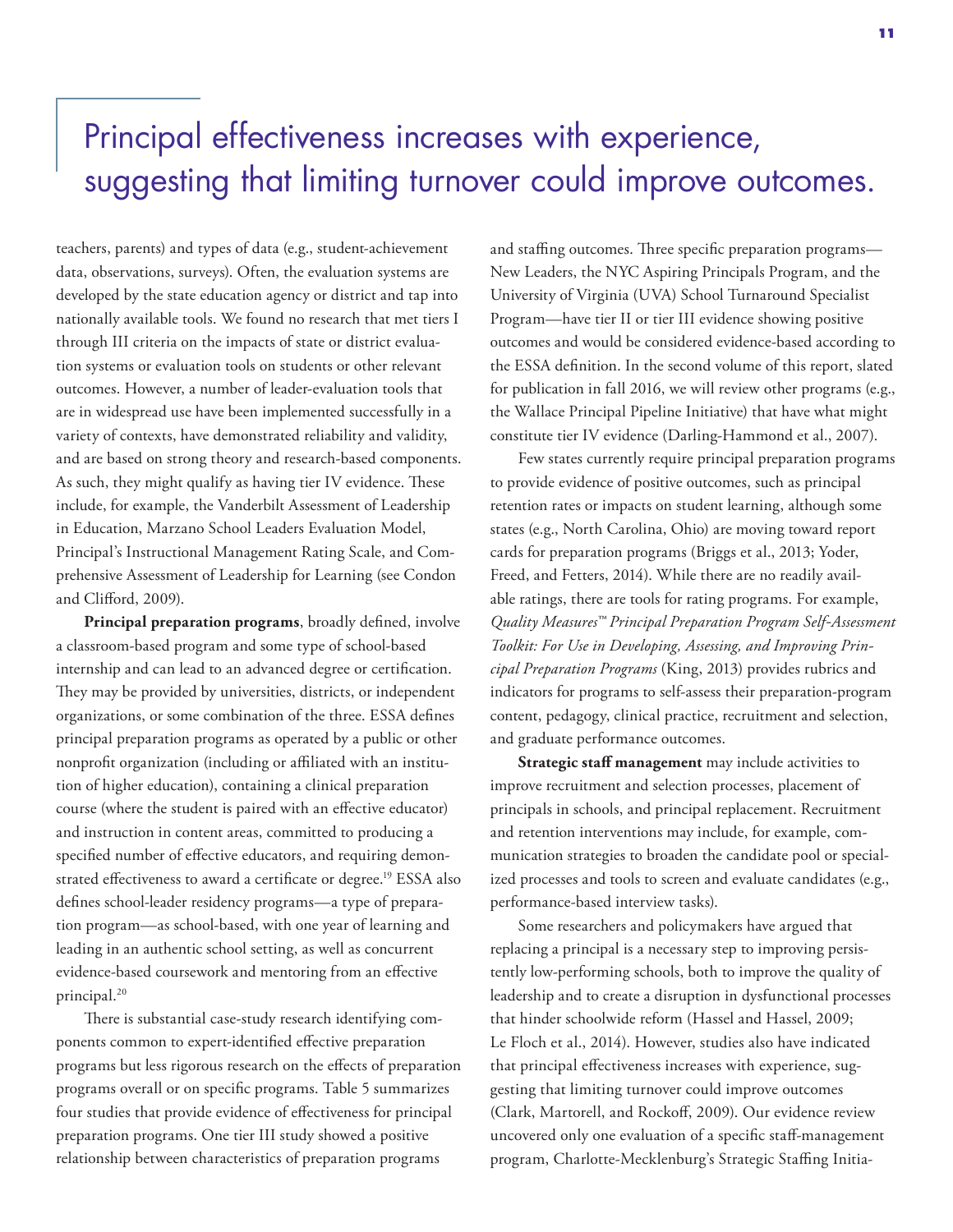| <b>Activity</b>                                                                                                                                                                                                                                                          | <b>Study</b>                                   | <b>ESSA Tier</b> | <b>Findings</b>                                                                                                                                                                                                   |
|--------------------------------------------------------------------------------------------------------------------------------------------------------------------------------------------------------------------------------------------------------------------------|------------------------------------------------|------------------|-------------------------------------------------------------------------------------------------------------------------------------------------------------------------------------------------------------------|
| Principal preparation programs: Usually include<br>classroom-based education, school-based<br>internship, and advanced degree or certification                                                                                                                           | Fuller, Young, and<br><b>Baker, 2011</b>       | Tier III         | Positive association between some<br>characteristics of principal preparation<br>programs (such as being housed at<br>research or doctoral institutions) and<br>improvements in the qualifications of<br>teachers |
| New Leaders: Prepares principals to address<br>the achievement gap and related challenges in<br>high-need, urban schools Three core elements:<br>selective recruitment and admissions, training,<br>and endorsement and support for principals<br>early in their tenures | Gates, Hamilton,<br>et al., 2014               | Tier II          | Generally larger student-achievement<br>gains in math and reading than in<br>comparable schools, with differing<br>effects across districts                                                                       |
| NYC Aspiring Principals Program: Focuses<br>on experiential learning, with four core<br>components: selective admissions, summer<br>curriculum-based program, school residency,<br>and summer planning/transition phase                                                  | Corcoran,<br>Schwartz, and,<br>Weinstein, 2012 | Tier III         | Participants did as well as or better<br>than comparison new principals on<br>student-achievement measures                                                                                                        |
| UVA School Turnaround Specialist Program:<br>Involves a planning year with the district, school-<br>leadership-selection support, and executive<br>development for school leaders and turnaround<br>teams in residential programs and on-site<br>coaching                | Player and Katz,<br>2013                       | Tier III         | On average, participating schools<br>experienced statistically significant<br>improvements in student achievement<br>after completing the program                                                                 |

#### **Table 5. Tiers I–III Evidence on the Effects of Principal Preparation Programs**

tive in North Carolina, which is supported by tier IV evidence (Schoeneberger and Pulliam, 2011). In addition, we identified four tier III studies examining the implications of principal turnover for student and other school-level outcomes. Table 6 summarizes the findings from the four tier III studies: Changing principals does not correspond to achievement gains. Based on this review, principal replacement would not be considered evidence-based according to ESSA at this time. This evidence may be somewhat peripheral, though, since the evidence base (which looks at the effect of principal turnover rather than strategic placement or removal) is not well aligned with the theory of strategic staff management.

**Professional learning** generally involves a variety of learning experiences for sitting school principals, such as professional development through workshops (single sessions or a series) and coaching or mentoring. These opportunities may be available throughout the principal's career, although they often are most intensive early in his or her career or placement at a school. Principals have other learning experiences, such as attending

conferences, which we do not include here because they are neither intensive enough to mobilize improvement nor discrete enough to evaluate.

As presented in Table 7, mixed outcomes were reported for two professional-development activities that had tier I or tier II evidence. Two studies showed positive effects on student achievement, and another showed greater staff stability in treatment schools but no effect on student achievement or instructional climate. Based on this review, the National Institute for School Leadership (NISL) program would be considered evidence-based according to ESSA standards. It is not clear whether McREL's Balanced Leadership Program would be considered evidence-based, given one positive finding on turnover but a lack of impact on student achievement. In addition, numerous professional-development programs (e.g., Hartford School District, Jefferson County Public Schools, New York Region 1, San Diego City Schools) have potential tier IV evidence (Darling-Hammond et al., 2007). Finally, there is tier IV support for the potential impact of learning communities for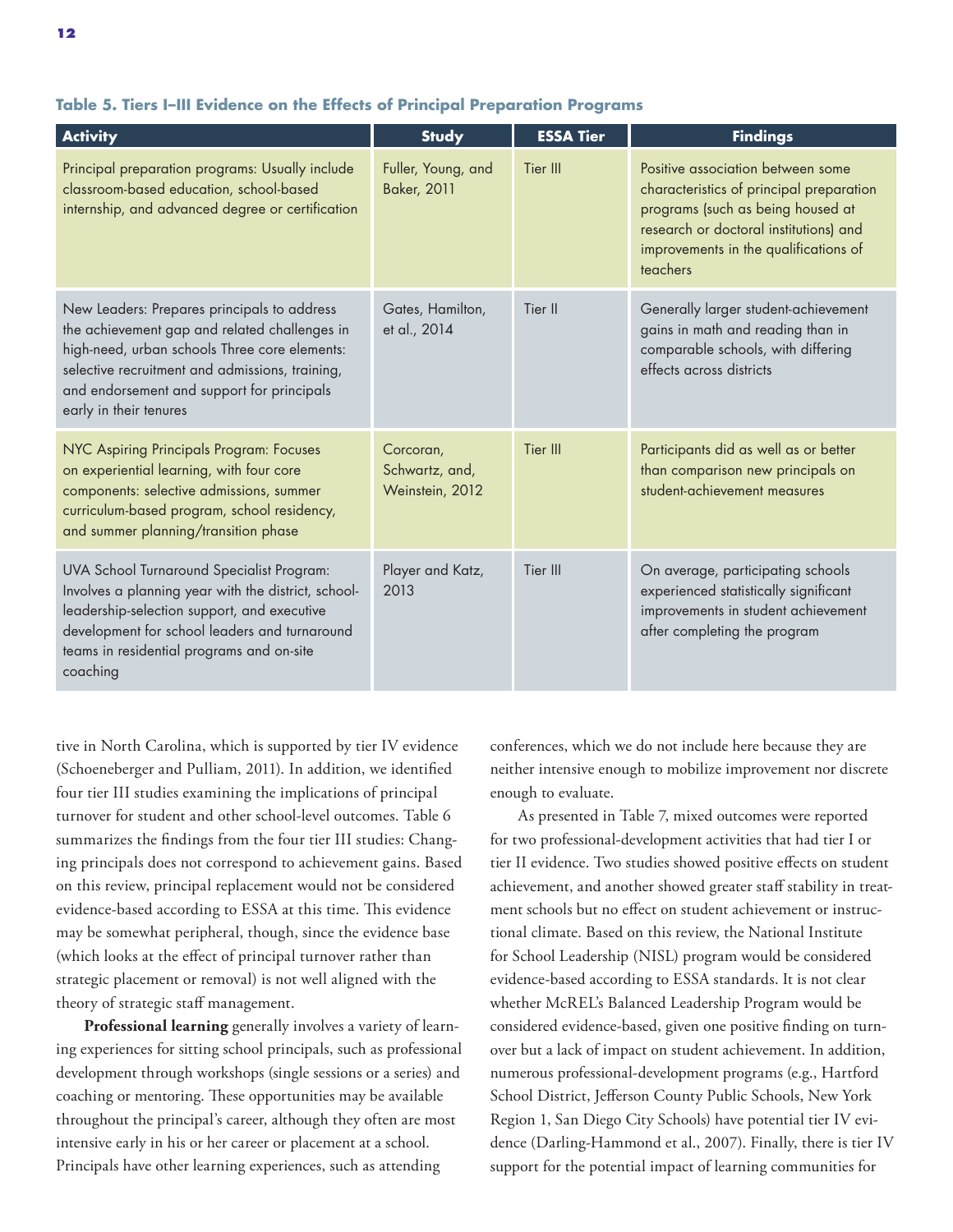#### **Table 6. Tiers I–III Evidence on the Effects of Strategic Staff Management Interventions**

| <b>Activity</b>                                                                            | <b>Study</b>                               | <b>ESSA Tier</b> | <b>Findings</b>                                                                                                                  |
|--------------------------------------------------------------------------------------------|--------------------------------------------|------------------|----------------------------------------------------------------------------------------------------------------------------------|
| Principal replacement:<br>Removing the sitting principal<br>and installing a new principal | Hochbein and<br>Cunningham, 2013           | Tier III         | Principal change (looking at schools that had principal<br>turnover) does not correlate with student achievement                 |
|                                                                                            | Béteille,<br>Kalogrides, and<br>Loeb, 2012 | Tier III         | Principal turnover (looking at schools with new<br>principals) results in lower teacher retention and lower<br>achievement gains |
|                                                                                            | Dhuey and Smith,<br>2014                   | Tier III         | Installing a new principal correlates with achievement<br>losses                                                                 |
|                                                                                            | <b>Miller, 2013</b>                        | Tier III         | Principal turnover results in lower teacher retention and<br>lower achievement gains                                             |

#### **Table 7. Tiers I–III Evidence on the Effects of Professional Learning for Principals**

| <b>Activity</b>                                                       | <b>Study</b>                    | <b>ESSA Tier</b> | <b>Findings</b>                                                                                                             |
|-----------------------------------------------------------------------|---------------------------------|------------------|-----------------------------------------------------------------------------------------------------------------------------|
| <b>McREL Balanced Leadership Program:</b><br>Professional development | Jacob et al., 2014              | Tier I           | No impact on student achievement or<br>teacher-reported instructional climate;<br>lower staff turnover in treatment schools |
| NISL Executive Development Program:<br>Professional development       | Nunnery et al.,<br>2011         | Tier II          | Positive effects on reading and math<br>achievement                                                                         |
|                                                                       | Nunnery, Ross,<br>and Yen, 2010 | Tier II          | Statistically significantly higher<br>achievement gains in reading and math                                                 |

principals, internship and mentoring programs for principals, and improvements to the principal-supervisor role (Corcoran et al., 2013; Turbull, Riley, and MacFarlane, 2013).

**Working conditions** can include opportunities and incentives to improve teaching and learning. For this report, we focus on working conditions designed specifically to improve school-leader effectiveness, such as school autonomy and performance incentives. There are many other working conditions (e.g., school climate) that likely mediate or moderate leaders' effectiveness but are not the focus here.

Principal-autonomy initiatives typically devolve decisions, such as hiring and removing teachers, budget, and school schedule, from district staff to school leaders. Autonomy initiatives focus on teaching and learning and building school capacity and may involve district offices to help support implementation (Honig and Rainey, 2012).

Two tier II studies showed mixed results of **principal autonomy** (see Table 8). An additional study, classified as tier IV (Honig and Rainey, 2012), also found mixed results. Based on this review, school autonomy might meet ESSA evidence standards, which currently only require one positive finding. There is substantial theory and qualitative evidence suggesting that school autonomy might be more effective if implemented well. Schools and their districts have struggled to implement autonomy (Hansen and Roza, 2005; Honig and Rainey, 2012). Yet there has been very little sustained research to help districts and schools overcome substantial barriers, such as costs, inefficiencies of decentralized authority, and union or legal constraints. Ultimately, there is theory and some empirical evidence that suggest that school-level autonomy can improve school functioning and student outcomes, but implementation challenges have consistently plagued efforts.

The effect of **financial incentives f**or principal performance is not yet demonstrated through tiers I through III evidence, but there is substantial tier IV evidence supporting this strategy (e.g., Roza, 2003; Mitgang, 2003; Papa, 2007; Pounder and Merrill, 2001; Hamilton et al., 2012).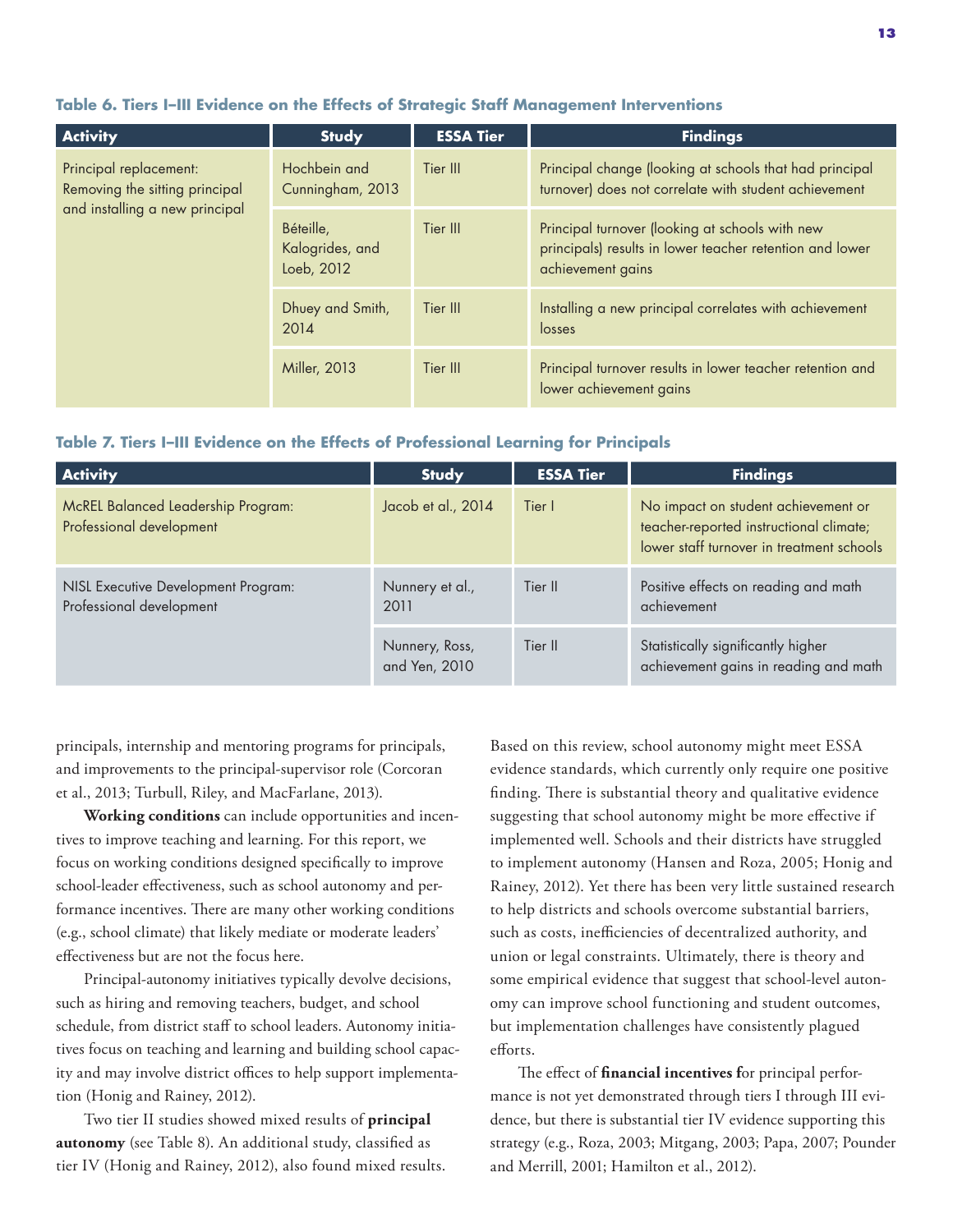| <b>Activity</b> | <b>Study</b>                   | <b>ESSA Tier</b> | <b>Findings</b>                                                                                                                                                                                                 |
|-----------------|--------------------------------|------------------|-----------------------------------------------------------------------------------------------------------------------------------------------------------------------------------------------------------------|
| School autonomy | Abdulkadiroglu<br>et al., 2011 | Tier II          | Large, significant score gains for students attending<br>charter schools, and no significant effects for those<br>attending "pilot schools" (more autonomous than<br>traditional, less so than charter schools) |
|                 | Steinberg, 2014                | Tier II          | Autonomy did not affect reading or math achievement<br>but did improve reading proficiency rates                                                                                                                |

**Table 8. Tiers I–III Evidence on the Effects of Principals' Working Conditions**

**School reform models** are multidimensional activities (e.g., changes in curriculum, instruction, staffing, management) focused on improving low-performing schools. Federally supported school-improvement efforts have, over the past 14 or more years, embraced comprehensive approaches to school improvement. The Comprehensive School Reform Program, Title I under No Child Left Behind, and School Improvement Grants represent billions of dollars in funding for schools. Many of the models promoted by these programs involve school-leadership components, such as replacing the principal. The School Improvement Grants, for example, required the use of one of four models, all of which directly or indirectly involved leadership change or focus. Certain reform models are also highly centered on school leadership. For this report, we include school-reform models in our review if school leadership was explicitly identified as one of a small number (five or fewer) of core components.

Our review of evidence uncovered only one such schoolreform model—the KIPP model—with tier I, II, or III evidence. KIPP is a public charter school network that emphasizes leadership—including leadership autonomy and visionary leadership—at the heart of the model (KIPP, undated). Six tier I or II studies found substantial and statistically significant improvements in student achievement (see Table 9); KIPP could be supported, under ESSA Title I, as evidence-based. Additional leadership-focused improvement models are supported by tier IV evidence.

Across the types of school-leadership-improvement activities, we found in this review that a number had tiers I through III evidence, and many more are likely to be supported with tier IV evidence (see Table 10).

### **Suggestive Evidence as to How Principals Matter**

Our literature review also uncovered evidence about principals' effective actions and characteristics. This research is not focused on interventions per se. For this reason, research on effective principal actions and characteristics was not included in our review of the evidence regarding interventions that could be supported under ESSA. However, this research base could help point states and districts toward activities or strategies that have the potential to improve the quality of school principals. For example, research identifies conditions that can be influenced by principals and are associated with student success: developing and communicating a vision; establishing a culture of high expectations for students and staff; monitoring and supporting instruction; evaluating teachers; hiring, developing, and retaining school staff; maintaining student discipline; managing the school budget; and engaging with the community (Bryk et al., 2010; Seashore Louis et al., 2010). Several meta-analyses<sup>21</sup> identified leadership actions associated with improved student achievement, including supporting the development and use of curriculum, instruction, and assessments; building a shared culture of achievement; establishing goals and expectations; resourcing strategically; planning, coordinating, and evaluating teaching and curricula; promoting and participating in teacher learning and development; and cultivating an orderly and supportive environment (Copeland and Neeley, 2013; Leithwood et al., 2004; Marzano, Waters, and McNulty, 2005; Robinson, Lloyd, and Rowe, 2008; The Wallace Foundation, 2013; see also Murphy, 1988; and Grissom and Loeb, 2011).

There is qualitative and quantitative empirical evidence linking specific actions, competencies, or leadership styles of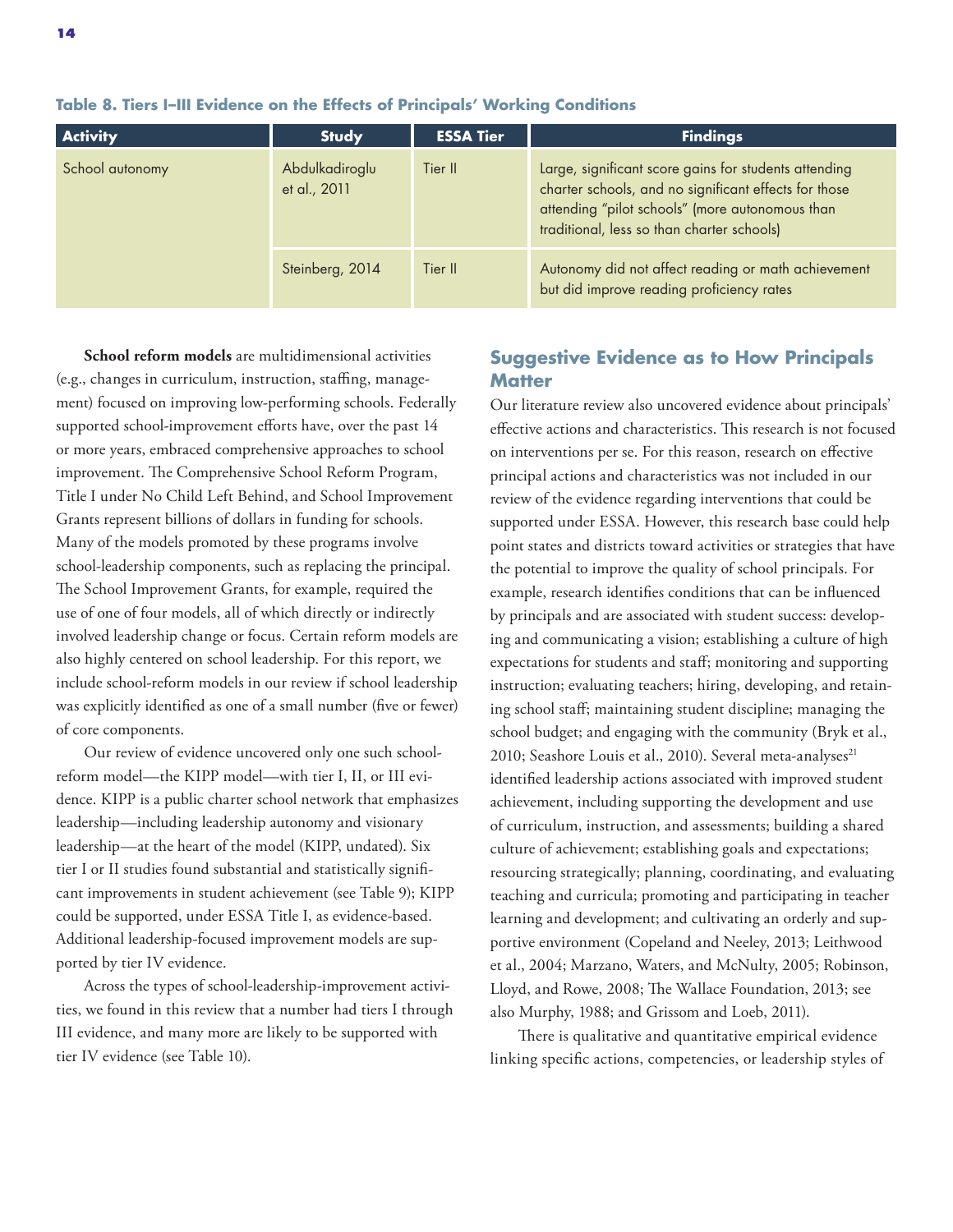| <b>Activity</b>                                                                                                      | <b>Study</b>              | <b>ESSA Tier</b> | <b>Findings</b>                                                                                                                                                                         |
|----------------------------------------------------------------------------------------------------------------------|---------------------------|------------------|-----------------------------------------------------------------------------------------------------------------------------------------------------------------------------------------|
| KIPP: A public charter school<br>network. "Power to lead" is one<br>of the five pillars, or operating<br>principles. | Angrist et al., 2012      | Tier I           | Substantial achievement gains, especially among limited<br>English proficiency and special education students, and<br>those with low baseline scores had achievement gains<br>each year |
|                                                                                                                      | Gleason et al.,<br>2014   | Tier II          | Positive, statistically significant impacts on student<br>achievement (math and reading), persisting over four<br>years                                                                 |
|                                                                                                                      | Tuttle et al., 2010       | Tier II          | Significant positive impacts on reading and math test<br>scores, when comparing student achievement in 22 KIPP<br>middle schools with students in similar public middle<br>schools      |
|                                                                                                                      | Woodworth et al.,<br>2008 | Tier II          | Positive effects on math and language arts tests in<br>middle school                                                                                                                    |
|                                                                                                                      | Tuttle et al., 2013       | Tiers I, II      | Positive impacts across four academic subjects and in<br>both low-stakes and high-stakes tests                                                                                          |
|                                                                                                                      | Tuttle et al., 2015       | Tiers I, II      | Positive, statistically significant impacts on student<br>achievement, especially in elementary and middle<br>schools                                                                   |

## **Table 9. Tiers I–III Evidence on the Effects of School-Leadership-Focused School-Reform Models**

### **Table 10. Summary of Tiers I–IV Evidence on the Effects of School-Leadership-Improvement Activities**

| <b>Activity</b>                             | <b>Evidence Base</b><br>(number of studies)                 | <b>Findings</b>                                                                    |
|---------------------------------------------|-------------------------------------------------------------|------------------------------------------------------------------------------------|
| Leader-evaluation system                    | Tier IV                                                     | Pending                                                                            |
| Principal preparation programs              | Tier II (1) and tier III (3)<br>Tier IV                     | Student-achievement gains<br>Pending                                               |
| Strategic staff management                  | Tier III $(4)$<br>Tier IV                                   | Neutral or negative findings<br>Pending                                            |
| Professional learning                       | Tier I (1) and tier II (2)<br>Tier IV                       | Positive or no effect on student achievement; reduced<br>staff turnover<br>Pending |
| Working conditions and autonomy             | Tier II $(2)$<br>Tier IV                                    | Mixed effects<br>Pending                                                           |
| Working conditions and financial incentives | Tier IV                                                     | Pending                                                                            |
| School-reform models                        | Tier I (1), tiers I & II (2),<br>and tier II (3)<br>Tier IV | Positive effects on student achievement<br>Pending                                 |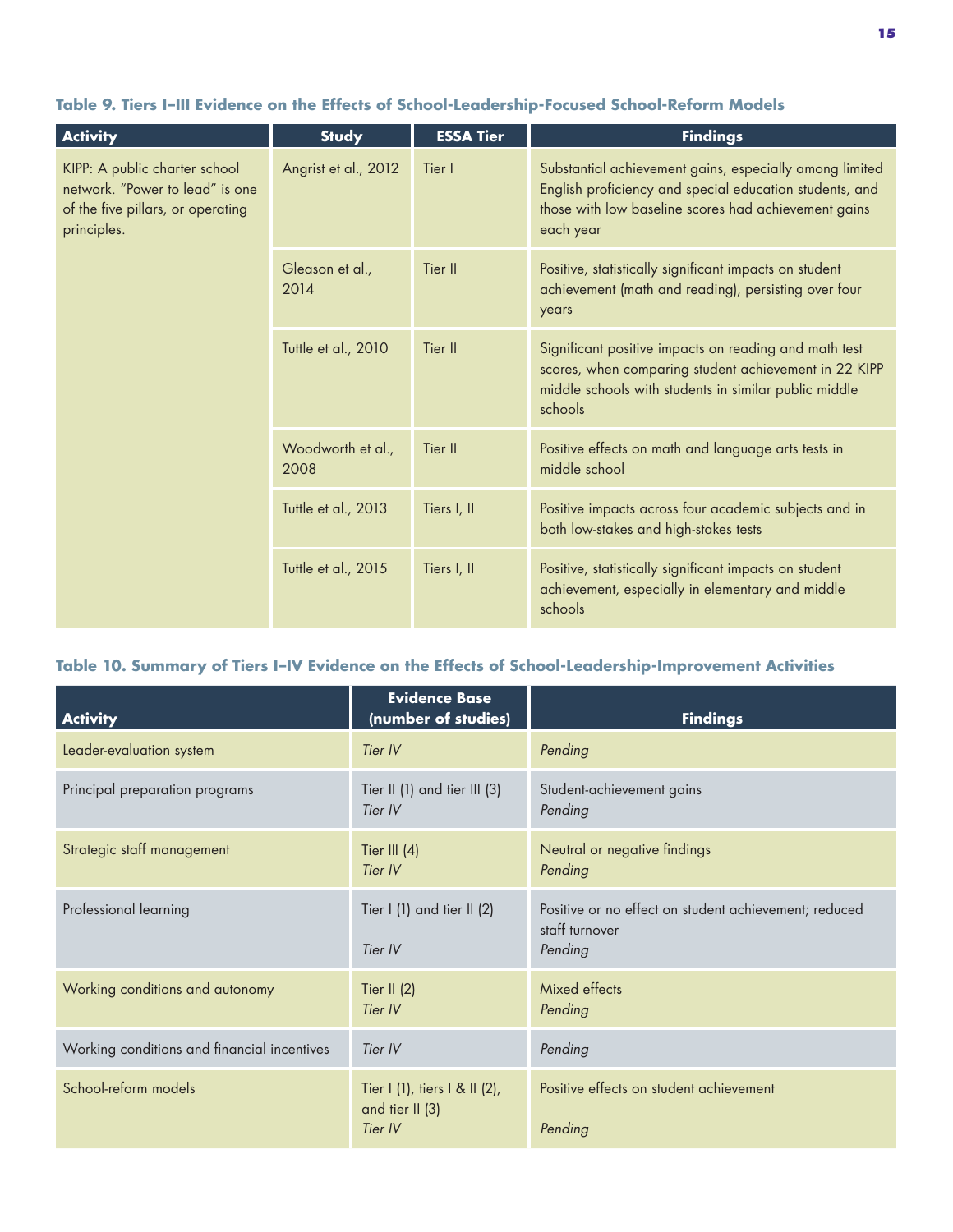## ESSA expands opportunities for states and districts to use federal funding for initiatives that strive to improve the quality of school leaders.

principals to student or other school outcomes. This research finds, for example, that principal training, experience as a teacher in the same school, experience as an assistant principal, and experience as a principal all are related to school proficiency growth (Bowers and White, 2014). Principals' organizational-management skills relate to student outcomes (Grissom and Loeb, 2011). How principals spend their time might also matter. When principals spend time coaching and evaluating teachers, developing the education program, and focusing on organizational-management activities, school outcomes appear to be better (Grissom, Loeb, and Master, 2013; Horng, Klasik, and Loeb, 2010).

Research has also explored whether a specific combination of skills, knowledge, and characteristics can manifest in an overall "style" of leadership that is more effective than others (Heck and Hallinger, 2014; Robinson, Lloyd, and Rowe, 2008). Instructional leadership, which focuses on improving classroom instruction, may be three to four times more effective in improving academic and some engagement outcomes than transformational leadership, which relies primarily on a charismatic leader energizing staff (Leithwood and Jantzi, 2005; Robinson, Lloyd, and Rowe, 2008). Leadership in which staff share leadership roles appears to improve student achievement more than leadership in which the principal makes school-level decisions (Seashore Louis et al., 2010, p. 21).

A more in-depth exploration of this research base could aid states and districts in making informed choices among possible leadership interventions. This research base must be considered carefully and with a critical eye. Some of the studies use designs that would not meet the standards of evidence used by the Department of Education. We plan to undertake such an in-depth review in future work.

## **CONCLUS ION AND RECOMMENDATIONS**

School leadership matters for student and teacher outcomes. Further, activities designed to improve school leadership demonstrate positive impact on student and teacher outcomes, based on research that is consistent with ESSA evidence tiers. In this report, we have laid out the evidence indicating that school leadership can be a powerful driver of improved education outcomes and summarized the evidence on activities designed to improve school-leader effectiveness.

Our review identified several categories of schoolleadership-improvement activities that had studies meeting the standards for tier IV evidence (upon preliminary review), and many of these also had tiers I through III evidence. We recommend clearer parameters for tier IV evidence; without such parameters, we believe that most improvement activities would meet ESSA evidence standards. In the second volume of this report, we plan to explore tier IV evidence more deeply.

ESSA provides opportunities for states and districts to use federal funding for initiatives that strive to improve the quality of school leaders. Given that the requirements for evidence standards in ESSA provide states and districts with more flexibility, studies could provide states and districts with justification for directing resources toward efforts to improve the principalship.

We set this review in the context of the types of schoolleadership activities supported by ESSA and the types of evidence considered sufficient to invest in leadership-improvement activities. We hope that we have laid out some of the areas in which further discussion and clarification can help states and districts that are implementing the school-leadership provisions in ESSA. Further support in understanding the evidence tiers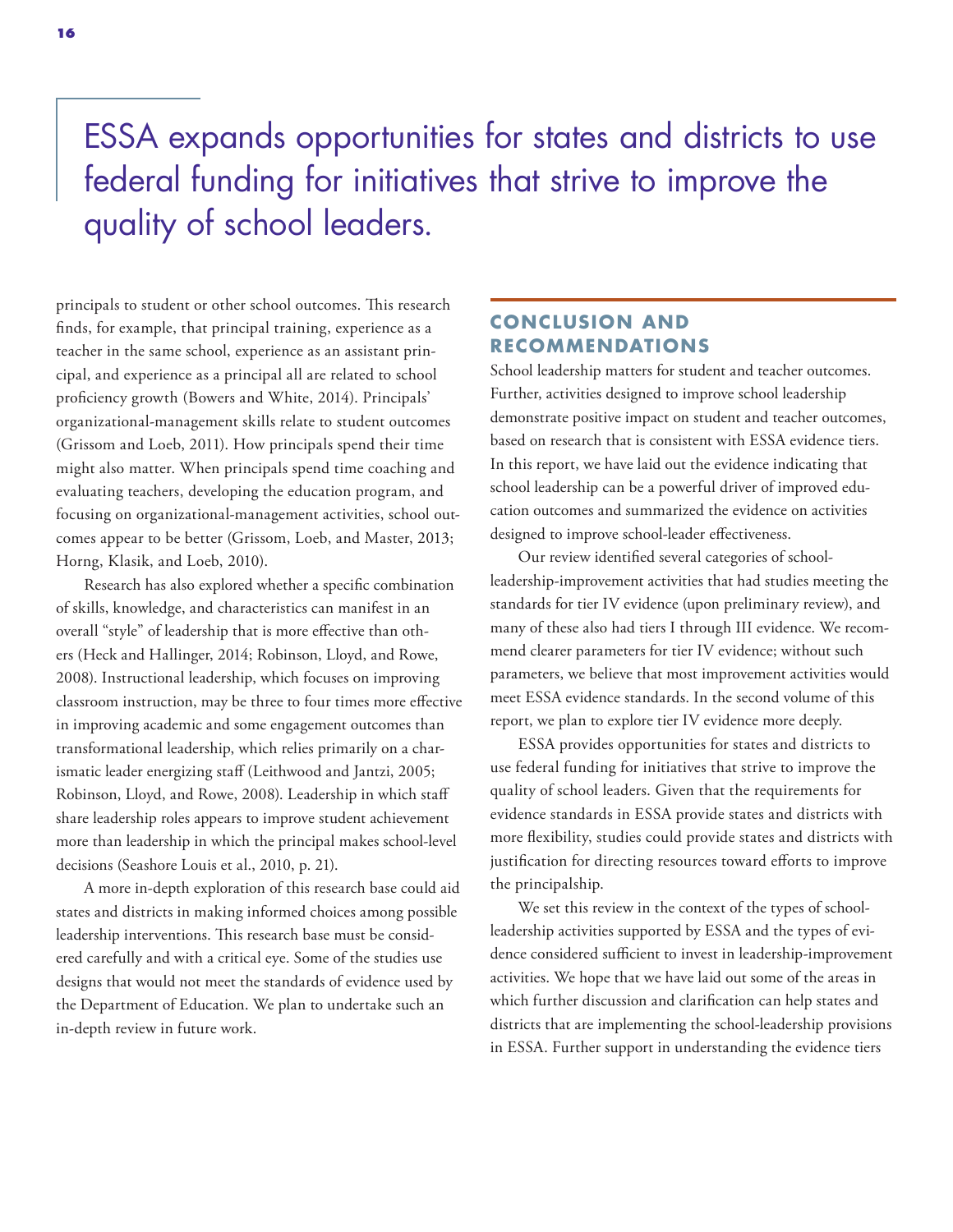and examining existing evidence may provide states and districts important tools to better select and implement activities likely to improve school leadership. Specifically, we recommend that policymakers address the following:

- Clarify the types of evidence that qualify for tiers III and IV, as well as whether rigorous studies with some flaws might be included; exclude particularly weak evidence, such as anecdotes, from consideration.
- Considering the body of evidence, rather than individual findings. This might include guidance on how to consider study sample size and setting, to better understand where an intervention works. It would also be helpful to set expectations that the body of evidence (whether there are multiple studies or findings) be considered rather than basing claims of effectiveness on a single finding or study.
- Clarify the tier IV ongoing evaluation requirement.
- Share information about school-leader behaviors that are associated with positive outcomes, which will better guide the selection of activities, strategies, and interventions that aim to improve these behaviors.
- Provide technical assistance to states to determine the evidence on activities under consideration.

We hope that this report will provide policymakers and thought leaders at every level food for thought on the current definitions of evidence tiers and ways in which they can be honed to better support the use of evidence in improving school leadership. We also hope that practitioners will benefit from the guidance on evidence for school-leadership-improvement activities.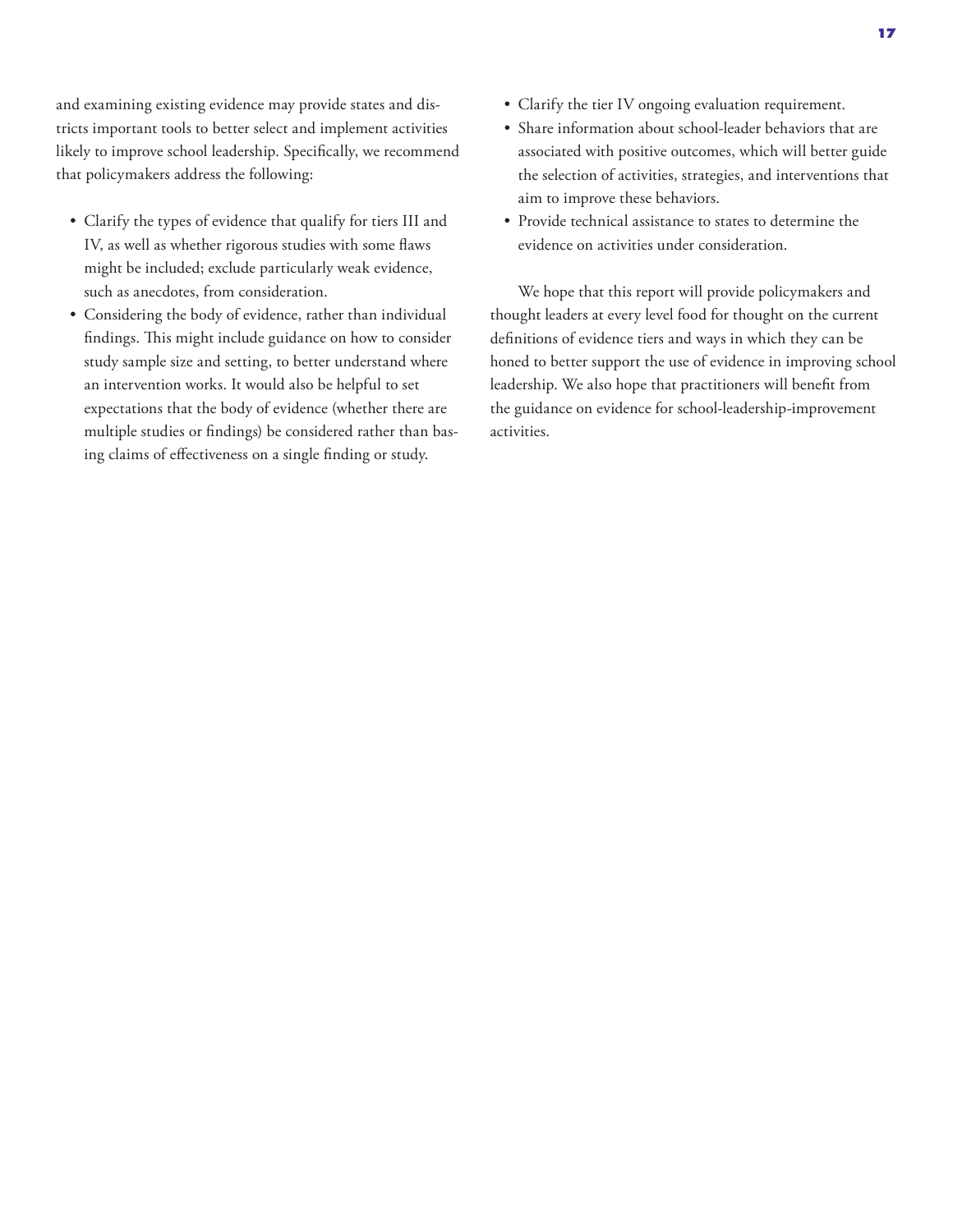#### **Notes**

<sup>1</sup>ESSA, signed into law on December 10, 2015, is the current iteration of the Elementary and Secondary Education Act. Public Law No. 114-95, Every Student Succeeds Act, December 10, 2015.

2 ESSA refers to a state, local education agency, or school activity as an "activity, strategy, or intervention." The WWC and other prior Department of Education documentation use a different general term, *interventions*, which includes "programs, policies, practices, and products." We consider these sets of terms to be equivalent. We use the term *activity* in this report, as it is the most general term used in the current legislation.

<sup>3</sup>The studies cited in this paragraph were not reviewed against the ESSA evidence tiers.

<sup>4</sup>This simplified model does not illustrate the full complexity of the process for improving school leadership. For example, the relationship between school leaders and student outcomes may function differently in elementary versus high schools, in rural versus urban schools, or in schools serving high versus low proportions of disadvantaged students. As another example, there are a number of potential steps between changes in leadership and changes in instruction—such as teacher training on effective instruction, more-challenging curricula, or higher expectations—that are not specified here.

5 Public Law No. 114-95, Every Student Succeeds Act, Title I, Part A, Sec. 1003, School Improvement, December 10, 2015, pp. 14–16.

6 Public Law No. 114-95, Every Student Succeeds Act, Title I, Part A, Sec. 1003, School Improvement, December 10, 2015.

7 Public Law No. 114-95, Every Student Succeeds Act, Title II, Part A, Sec. 2101, Formula Grants to States, December 10, 2015, pp. 118–122.

8 Public Law No. 114-95, Every Student Succeeds Act, Title II, Part B, Subpart 1, Sec. 2211, December 10, 2015, p. 130.

9 Public Law No. 114-95, Every Student Succeeds Act, Title 2, Part B, Subpart 2, Sec. 2242, Subgrants to Eligible Entities in Support of Kindergarten Through Grade 12 Literacy, December 10, 2015, pp. 147–148.

<sup>10</sup> Public Law No. 114-95, Every Student Succeeds Act, Title 2, Part B, Subpart 4, Sec. 2243, School Leader Recruitment and Support, pp. 148–150.

<sup>11</sup> States have flexibility in applying the evidence-based requirement for some but not all ESSA requirements: "[An activity] is evidence based, to the extent that the state . . . determines that such evidence is reasonably available." Of the ESSA programs that relate to school leaders, the following may be exempted from the evidence requirements: coursework for residency programs and new leader induction and mentoring programs, Public Law No. 114-95, Every Student Succeeds Act, Title II, Secs. 2002, Definitions, and 2101, Formula Grants to States, December 10, 2015.

<sup>12</sup> Public Law No. 114-95, Every Student Succeeds Act, Title VIII, Sec. 8101, Definitions, December 10, 2015, pp. 289–290.

<sup>13</sup> Note that the nature of the evaluation efforts is not specified, and it is not clear that such an evaluation will lead to evidence that qualifies as tiers I through III.

<sup>14</sup> Information about the I3 competition can be found in U.S. Department of Education, 2013.

<sup>15</sup> Public Law No. 114-95, Every Student Succeeds Act, Title VIII, Sec. 8101, Definitions, December 10, 2015.

<sup>16</sup> Guidance on the Department of Education's expectations for ongoing research might help states understand and plan to meet that requirement.

<sup>17</sup> Public Law No. 114-95, Every Student Succeeds Act, Title VIII, Sec. 8101, Definitions, December 10, 2015, p. 289.

<sup>18</sup> Evidence is not required for all Title II activities. For example, school leader residency programs should have evidence-based coursework (unless the state exempts the program), but the residency part of the program is not required to be evidence-based. A number of Title II funding streams have the "escape clause," whereby the state can waive the evidence requirements if it determines that there is not adequate evidence.

<sup>19</sup> Public Law No. 114-95, Every Student Succeeds Act, Title II, Sec. 2002, Definitions, December 10, 2015, pp. 114–115.

<sup>20</sup> Public Law No. 114-95, Every Student Succeeds Act, Title II, Sec. 2002, Definitions, December 10, 2015, p. 113.

<sup>21</sup> Meta-analyses tend to cast a wide net for studies, including some that have flaws (e.g., no controls for selection bias) and rely on variation across the set of studies to "even out" differences. If a large set of studies, each of which has some unique flaw, converges on a finding, we can presume that the finding is valid. Additional studies—some more rigorous and some less—point to many of the same leadership actions with varying degrees of emphasis.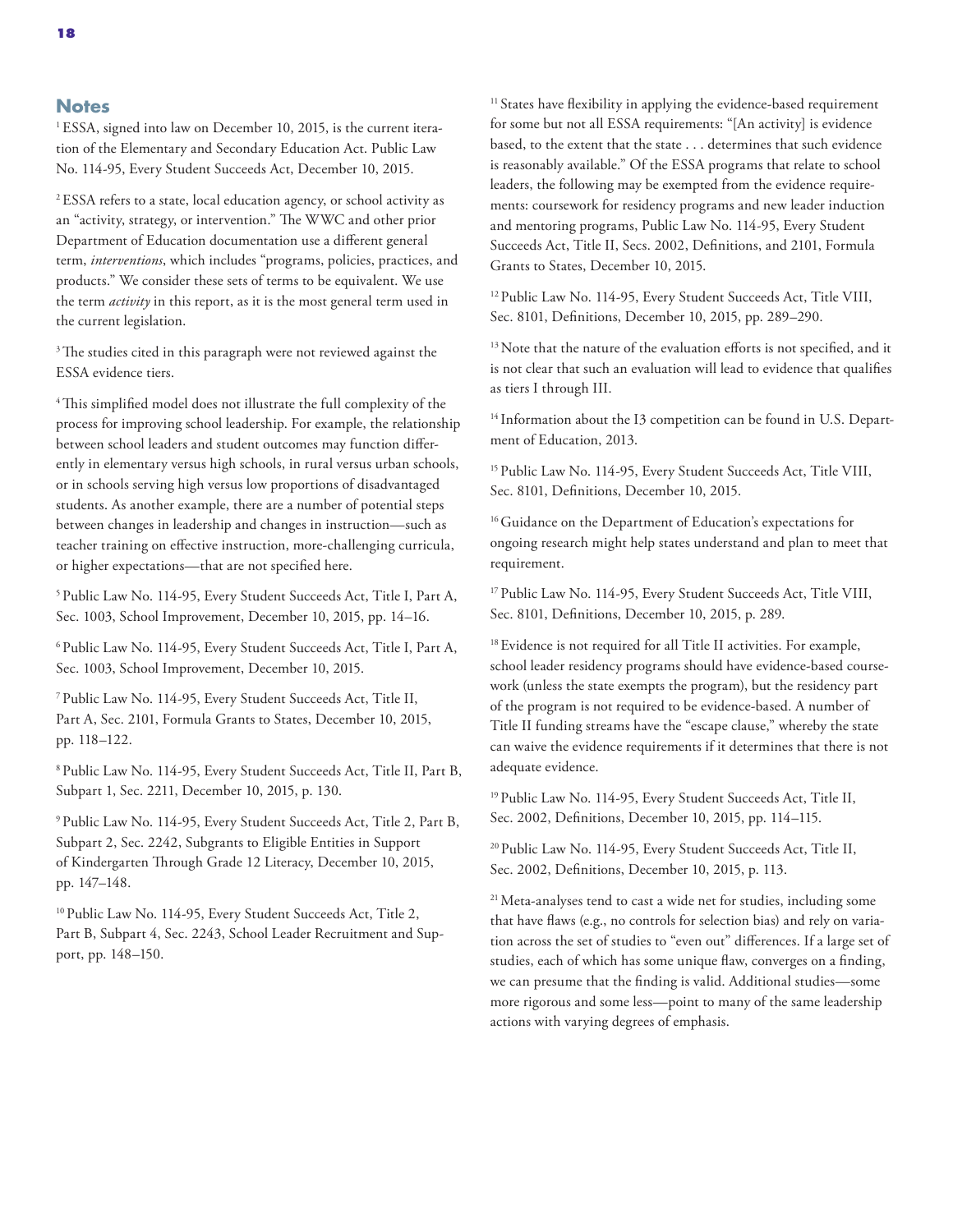#### **Bibliography**

Abdulkadiroglu, Atila, "Accountability and Flexibility in Public Schools: Evidence from Boston's Charters and Pilots," *The Quarterly Journal of Economics*, Vol. 126, 2011, pp. 699–748.

Advanced Education Measurement, "Research & the ESSA Pt 2: The Four-Tiered Problem," February 3, 2016. As of April 13, 2016: [http://www.advancededucationmeasurement.com/commentary/](http://www.advancededucationmeasurement.com/commentary/research-the-essa-pt-2-the-four-tiered-problem) research-the-essa-pt-2-the-four-tiered-problem

Alliance to Reform Education Leadership, *AREL State Policy Project*, 2013. As of April 11, 2016: [http://www.bushcenter.org/alliance-reform-education-leadership/](http://www.bushcenter.org/alliance-reform-education-leadership/arel-state-policy-project) arel-state-policy-project

Angrist, J. D., S. M. Dynarski, T. J. Kane, P. A. Pathak, and C. R. Walters, "Who Benefits from KIPP?" *Journal of Policy Analysis and Management*, Vol. 31, No. 4, 2012, pp. 837–860.

AREL—*See* Alliance to Reform Education Leadership.

Augustine, C. H., G. Gonzalez, G. S. Ikemoto, J. Russell, G. L. Zellman, L. Constant, J. Armstrong, and J. W. Dembrowsky, *Improving School Leadership: The Promise of Cohesive Leadership Systems*, Santa Monica, Calif.: RAND Corporation, MG-885-WF, 2009. As of April 11, 2016: <http://www.rand.org/pubs/monographs/MG885.html>

Basileo, L., M. Toth, and E. Kennedy, *Final Report: Pinellas County Public Schools 2013–2014 Multiple Measures Pilot Results*, West Palm Beach, Fla.: Learning Sciences International, 2015.

Bass, B. M., and B. J. Avolio, *Improving Organizational Effectiveness Through Transformational Leadership*, Thousand Oaks, Calif.: Sage, 1994.

Battle, D., *Principal Attrition and Mobility: Results from the 2008–09 Principal Follow-up Survey*, Washington, D.C.: National Center for Education Statistics, 2010.

Béteille, T., D. Kalogrides, and S. Loeb, "Stepping Stones: Principal Career Paths and School Outcomes," *Social Science Research*, Vol. 41, No. 4, 2012, pp. 904–919.

Bickman, L., E. Goldring, A. R. De Andrade, C. Breda, and P. Goff, *Improving Principal Leadership Through Feedback and Coaching*, Evanston, Ill.: Society for Research on Educational Effectiveness, 2012.

Bowers, J. A., and R. B. White, "Do Principal Preparation and Teacher Qualifications Influence Different Types of School Growth Trajectories in Illinois? A Growth Mixture Model Analysis," *Journal of Educational Administration*, Vol. 52, No. 5, 2014, pp. 705–736.

Boyd, D., P. Grossman, M. Ing, H. Lankford, S. Loeb, and J. Wyckoff, "The Influence of School Administrators on Teacher Retention Decisions," *American Education Research Journal*, Vol. 48, No. 2, 2011, pp. 303–333.

Branch, G. F., E. A. Hanushek, and S. G. Rivkin, *Estimating the Effect of Leaders on Public Sector Productivity: The Case of School Principal*, Washington, D.C.: National Center for Analysis of Longitudinal Data in Education Research, working paper 66, 2012. As of October 2014: <http://ideas.repec.org/p/nbr/nberwo/17803.html>

———, "School Leaders Matter," *Education Next*, Vol. 13, No. 1, 2013.

Brazer, S. D., and S. C. Bauer, "Preparing Instructional Leaders: A Model," *Educational Administration Quarterly*, March 18, 2013.

Briggs, K., G. R. Cheney, J. Davis, and K. Moll, *Operating in the Dark: What Outdated State Policies and Data Gaps Mean for Effective School Leadership*, Dallas, Tex.: George W. Bush Presidential Center, 2013.

Brown, K. C., J. Squires, L. Connors-Tadros, and M. Horowitz, *What Do We Know About Principal Preparation, Licensure Requirements, and Professional Development for School Leaders?* New Brunswick, N.J.: Center on Enhancing Early Learning Outcomes, 2014.

Browne-Ferrigno, T., and A. Shoho, "Exploratory Analysis of Leadership Preparation Selection Criteria," paper presented at Annual Meeting of the University Council for Educational Administration, Pittsburgh, Penn., November 1–3, 2002.

Bryk, A., P. Sebring, E. Allensworth, S. Luppescu, and J. Easton. *Organizing Schools for Improvement: Lessons from Chicago*, Chicago: University of Chicago Press, 2010.

Bussey, L. H., and J. Welch, "Dispositions Matter! Now What? Exploring Leader Dispositions, Measurement, and Practical Applications for Helping School Leaders to Grow," in A. I. Lahera, K. Hamdan, and A. H. Normore, eds., *Pathways to Excellence: Developing and Cultivating Leaders for the Classroom and Beyond*, Bingley, UK: Emerald Group Publishing, 2014, pp. 21–42.

Casserly, M., S. Lewis, C. Simon, R. Uzzell, and M. Palacios, *Principal Evaluations and the Principal Supervisor: Survey Results from the Great City Schools*, New York: The Wallace Foundation, 2013.

Chapman, C., and D. Muijs, "Collaborative School Turnaround: A Study of the Impact of School Federations on Student Outcomes," *Leadership and Policy in Schools*, Vol. 12, No. 3, 2013, pp. 200–226.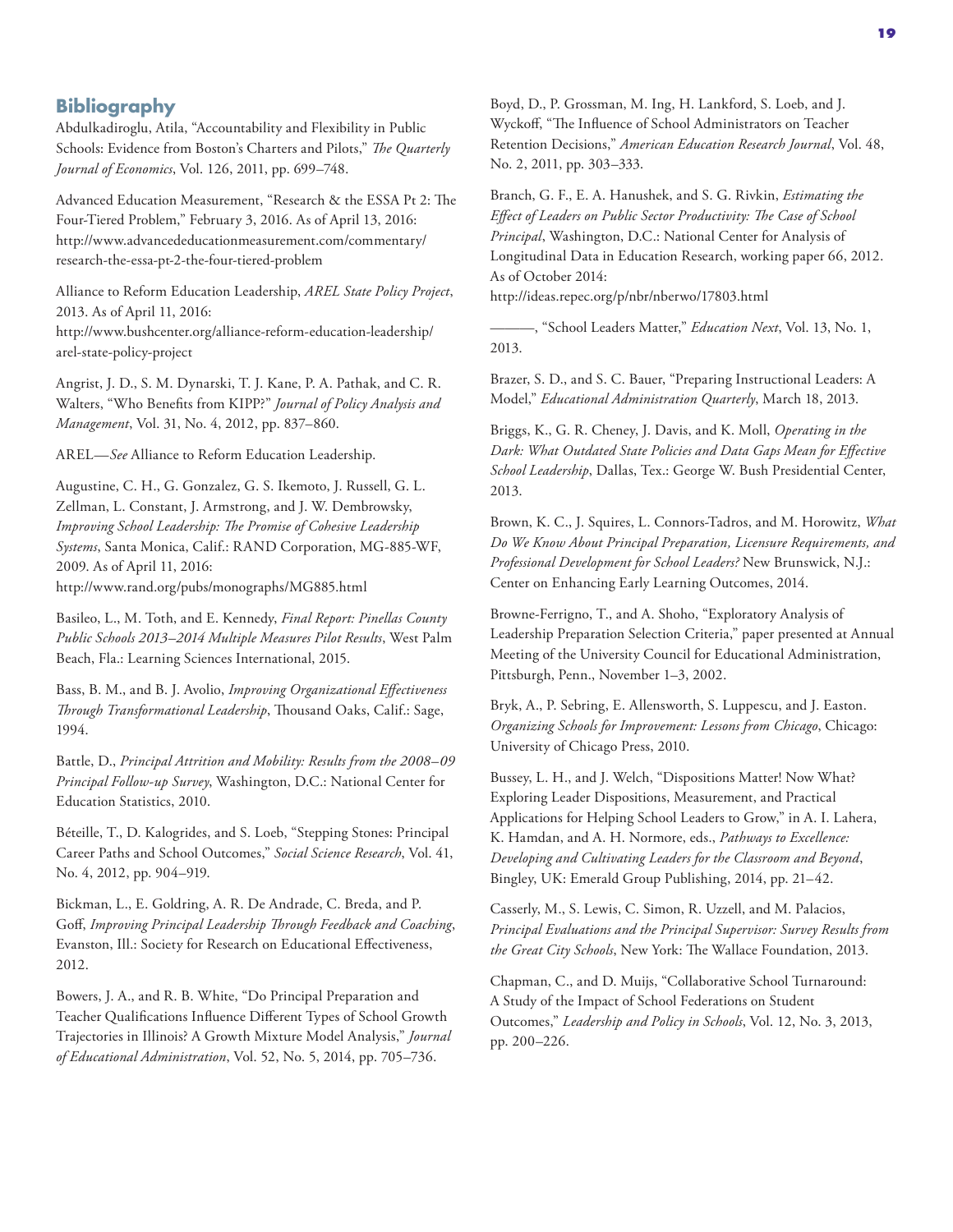Cheney, G. R., J. Davis, K. Garrett, and J. Holleran, *A New Approach to Principal Preparation: Innovative Programs Share Their Practices and Lessons Learned*, Fort Worth, Tex.: Rainwater Charitable Foundation, November 2010. As of October 2014: <http://www.anewapproach.org/download.html>

Chiang, H., S. Lispcomb, and B. Gill, *Is School Value Added Indicative of Principal Quality?* Princeton, N.J.: Mathematica Policy Research, working paper, 2012.

Clark, D., P. Martorell, and J. Rockoff, *School Principals and School Performance*, Washington, D.C.: National Center for Analysis of Longitudinal Data in Education Research, Urban Institute, working paper 38, 2009. As of April 11, 2016: [http://www0.gsb.columbia.edu/faculty/jrockoff/](http://www0.gsb.columbia.edu/faculty/jrockoff/cmr_principals_calder_WP38.pdf) cmr\_principals\_calder\_WP38.pdf

Clifford, M., *Hiring Quality School Leaders: Challenges and Emerging Practices*, Washington, D.C.: American Institutes for Research, 2012.

———, *Building Leadership Talent Through Performance Evaluation*, Washington, D.C.: American Institutes for Research, 2015.

Clifford, M., E. Behrstock-Sherratt, and J. Fetters, *The Ripple Effect: A Synthesis of Research on Principal Influence to Inform Performance Evaluation Design*, Washington, D.C.: American Institutes for Research, 2012.

Coelli, M., and D. A. Green, "Leadership Effects: School Principals and Student Outcomes," *Economics of Education Review*, Vol. 31, No. 1, 2012, pp. 92–109.

Condon, C., and M. Clifford, *Measuring Principal Performance: How Rigorous Are Commonly Used Principal Performance Assessment Instruments?* Naperville, Ill.: Learning Point Associates, 2009.

Copeland, G., and A. Neeley, *Identifying Competencies and Actions of Effective Turnaround Principals: Southeast Comprehensive Center Briefing Paper*, Metairie, Ala.: SEDL, 2013.

Corcoran, A., M. Casserly, R. Price-Baugh, D. Walston, R. Hall, and C. Simon, *Rethinking Leadership: The Changing Role of Principal Supervisors*, Washington, D.C.: Council of the Great City Schools, 2013.

Corcoran, R. P., J. M. Reilly, and S. M. Ross, *An Examination of the Effect of the National Institute for School Leadership's Executive Development Program on School Performance Trends in Milwaukee: A Propensity Score Analysis*, Baltimore, Md.: The Center for Research and Reform in Education, Johns Hopkins University, October 2015.

Corcoran, S. P., A. E. Schwartz, and M. Weinstein, "Training Your Own: The Impact of New York City's Aspiring Principals Program on Student Achievement," *Educational Evaluation and Policy Analysis*, Vol. 34, No. 2, June 1, 2012, pp. 232–253.

Council of Chief State School Officers, *Educational Leadership Policy Standards: ISLLC 2008*, Washington, D.C., 2008. As of April 11, 2016: [http://www.ccsso.org/documents/2008/educational\\_leadership\\_](http://www.ccsso.org/documents/2008/educational_leadership_policy_standards_2008.pdf)

policy\_standards\_2008.pdf

Darling-Hammond, L., M. LaPointe, D. Meyerson, M. T. Orr, and C. Cohen, *Preparing School Leaders for a Changing World: Lessons from Exemplary Leadership Development Programs*, Stanford, Calif.: Stanford University, Stanford Educational Leadership Institute, 2007.

Davis, S. H., and L. Darling-Hammond, "Innovative Principal Preparation Programs: What Works and How We Know," *Planning and Changing*, Vol. 43, Nos. 1/2, 2015, pp. 25–45.

Davis, S. H., R. J. Leon, and M. Fultz, "How Principals Learn to Lead: The Comparative Influence of On-the-Job Experiences, Administrator Credential Programs, and the ISLLC Standards in the Development of Leadership Expertise Among Urban Public School Principals," *International Journal of Educational Leadership Preparation*, Vol. 8, No. 1, 2013.

Derrington, M. L., J. W. Campbell, A. C. Schools, and T. N Alcoa, "Principal Concerns and Superintendent Support During Teacher Evaluation Changes. Editorial Review Board," *AASA Journal of Scholarship and Practice*, Vol. 11, No. 3, 2015, pp. 11–22.

DeVita, M. C., R. L. Colvin, L. Darling-Hammond, and K. Haycock, *Educational Leadership: A Bridge to School Reform*, New York: The Wallace Foundation, 2007.

Dhuey, E., and J. Smith, "How Important Are School Principals in the Production of Student Achievement," *Canadian Journal of Economics*, Vol. 47, No. 2, 2014, pp. 634–663.

Dodson, R. L., "Kentucky Principal Perceptions of the State's New Teacher Evaluation System: A Survey Analysis," *Educational Research Quarterly*, Vol. 39, No. 2, 2015, pp. 53–74.

Donaldson, M. L., "Principals' Approaches to Cultivating Teacher Effectiveness Constraints and Opportunities in Hiring, Assigning, Evaluating, and Developing Teachers," *Educational Administration Quarterly*, Vol. 49, No. 5, 2013, pp. 838–882.

Doyle, D., and G. Locke, *Lacking Leaders: The Challenges of Principal Recruitment, Selection, and Placement*, Washington, D.C.: Thomas B. Fordham Institute, 2014.

DuFour, R., and M. Mattos, "How Do Principals Really Improve Schools?" *Educational Leadership*, Vol. 70, No. 7, April 2013, pp. 34–40.

Duke, D. L., "Keys to Sustaining Successful School Turnarounds," *ERS Spectrum*, Vol. 24, No. 4, 2006, pp. 21–35.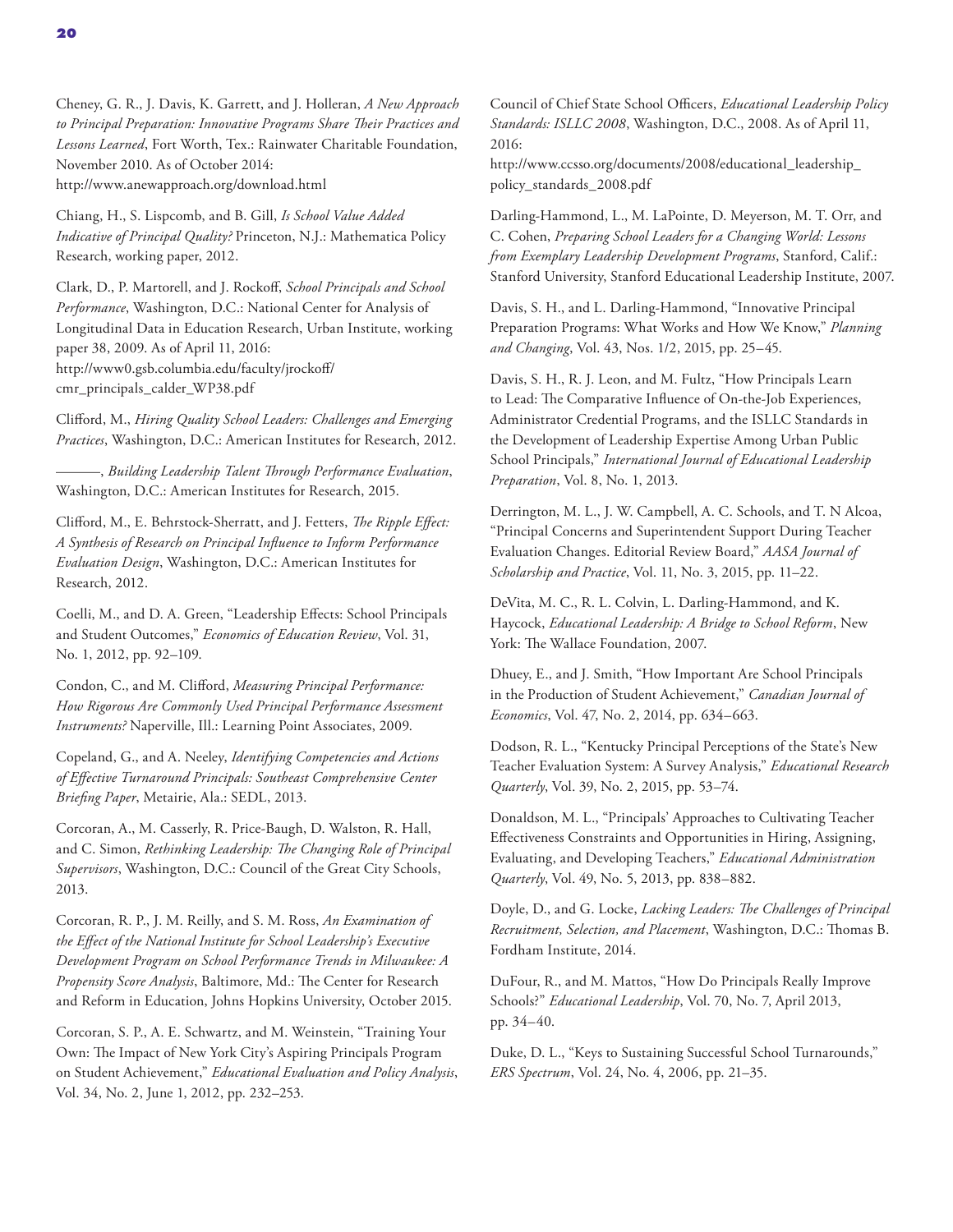Ebmeier, H., *Diagnostic Assessment of School and Principal Effectiveness: A Reference Manual*, Topeka, Kan.: KanLEAD Educational Consortium Technical Assistance Center, 1992.

Feuerstein, A., "Knuckling Under? School Superintendents and Accountability-Based Educational Reform," *Journal of School Leadership*, Vol. 23, No. 5, 2013.

Friend, J., and M. Militello, "Lights, Camera, Action Advancing Learning, Research, and Program Evaluation Through Video Production in Educational Leadership Preparation," *Journal of Research on Leadership Education*, Vol. 10, No. 2, 2015, pp. 81–103.

Fry, B., G. Bottoms, and K. O'Neill, *The Principal Internship: How Can We Get It Right?* Atlanta, Ga.: Southern Regional Education Board, 2005. As of April 11, 2016: [http://www.wallacefoundation.org/knowledge-center/](http://www.wallacefoundation.org/knowledge-center/school-leadership/principal-training/Documents/Principal-Internship-Get-it-Right.pdf) school-leadership/principal-training/Documents/ Principal-Internship-Get-it-Right.pdf

Fuller, E., M. Young, and B. D. Baker, "Do Principal Preparation Programs Influence Student Achievement Through the Building of Teacher-Team Qualifications by the Principal? An Exploratory Analysis," *Educational Administration Quarterly*, Vol. 47, No. 1, 2011, pp. 173–216.

Furgeson, J., V. Knechtel, M. Sullivan, C. C. Tuttle, M. A. Anderson, M. Barna, and I. Nichols-Barrer, *KIPP Leadership Practices Through 2010–2011,* San Francisco, Calif.: KIPP Foundation, 2014.

Gates, S. M., L. S. Hamilton, P. Martorell, S. Burkhauser, P. Heaton, A. Pierson, M. Baird, M. Vuollo, J. J. Li, D. C. Lavery, M. Harvey, and K. Gu, *Preparing Principals to Raise Student Achievement: Implementation and Effects of the New Leaders Program in Ten Districts*, Santa Monica, Calif.: RAND Corporation, RR-507-NL, 2014.

Gates, S. M., J. S. Ringel, L. Santibanez, C. H. Chung, and K. E. Ross, *Who Is Leading Our Schools? An Overview of School Administrators and Their Careers*, Santa Monica, Calif.: RAND Corporation, MR-1679-EDU, 2003.

Gill, J., *Stories from the Field: Make Room for the Principal Supervisors*, New York: The Wallace Foundation, 2013.

Gleason, P. M., C. C. Tuttle, B. Gill, I. Nichols-Barrer, and B. R. Teh, "Do KIPP Schools Boost Student Achievement?" *Education*, Vol. 9, No. 1, 2014, pp. 36–58.

Goff, P. T., M. Mavrogordato, and E. Goldring, "Instructional Leadership in Charter Schools: Is There an Organizational Effect or Are Leadership Practices the Result of Faculty Characteristics and Preferences?" *Leadership and Policy in Schools*, Vol. 11, No. 1, 2012, pp. 1–25.

Goldring, R., and S. Taie, *Principal Attrition and Mobility: Results from the 2012–13 Principal Follow-up Survey (NCES 2014-064)*, Washington, D.C.: U.S. Department of Education, National Center for Education Statistics, 2014. As of October 6, 2014: <http://nces.ed.gov/pubs2014/2014064rev.pdf>

Gordon, G., *Principal Talent as Seen Through Teachers' Eyes*, Washington, D.C.: Gallup, 2013.

Grissom, J. A., "Can Good Principals Keep Teachers in Disadvantaged Schools? Linking Principal Effectiveness to Teacher Satisfaction and Turnover in Hard-to-Staff Environments," *Teachers College Record*, Vol. 113, No. 11, 2011, pp. 2552–2585.

Grissom, J. A., D. Kalogrides, and S. Loeb, "Using Student Test Scores to Measure Principal Performance," *Education Evaluation and Policy Analysis*, Vol. 37, No. 1, 2015, pp. 3–28.

Grissom, J. A., and S. Loeb, "Triangulating Principal Effectiveness: How Perspectives of Parents, Teachers, and Assistant Principals Identify the Central Importance of Managerial Skills," *American Educational Research Journal*, Vol. 48 No. 5, 2011, pp. 1091–1123.

Grissom, J. A., S. Loeb, and B. Master, "Effective Instructional Time Use for School Leaders: Longitudinal Evidence from Observations of Principals," *Educational Researcher*, October 25, 2013.

Hallinger, P., "Leadership for Learning: Lessons from 40 Years of Empirical Research," *Journal of Educational Administration*, Vol. 49, No. 2, 2011, pp. 125–142.

Hallinger, P., and R. H. Heck, "Reassessing the Principal's Role in School Effectiveness: A Review of Empirical Research, 1980–1995," *Educational Administration Quarterly*, Vol. 32, No. 1, 1996, pp. 5–44.

Hallinger, P., and M. Lee, "Mapping Instructional Leadership in Thailand Has Education Reform Impacted Principal Practice?" *Educational Management Administration and Leadership*, Vol. 42, No. 1, 2014, pp. 6–29.

Hallinger, P., and J. Murphy, "Assessing the Instructional Leadership Behavior of Principals," *The Elementary School Journal*, Vol. 86, No. 2, 1985, pp. 217–248.

Hallinger, P., W. C. Wang, and C. W. Chen, "Assessing the Measurement Properties of the Principal Instructional Management Rating Scale: A Meta-Analysis of Reliability Studies," *Educational Administration Quarterly*, Vol. 49, No. 2, 2013, pp. 272–309.

Hamilton, L. S., J. Engberg, E. D. Steiner, C. A. Nelson, and K. Yun, *Improving School Leadership Through Support, Evaluation, and Incentives: The Pittsburgh Principal Incentive Program*, Santa Monica, Calif.: RAND Corporation, MG-1223-PPS, 2012. As of April 13, 2016:

<http://www.rand.org/pubs/monographs/MG1223.html>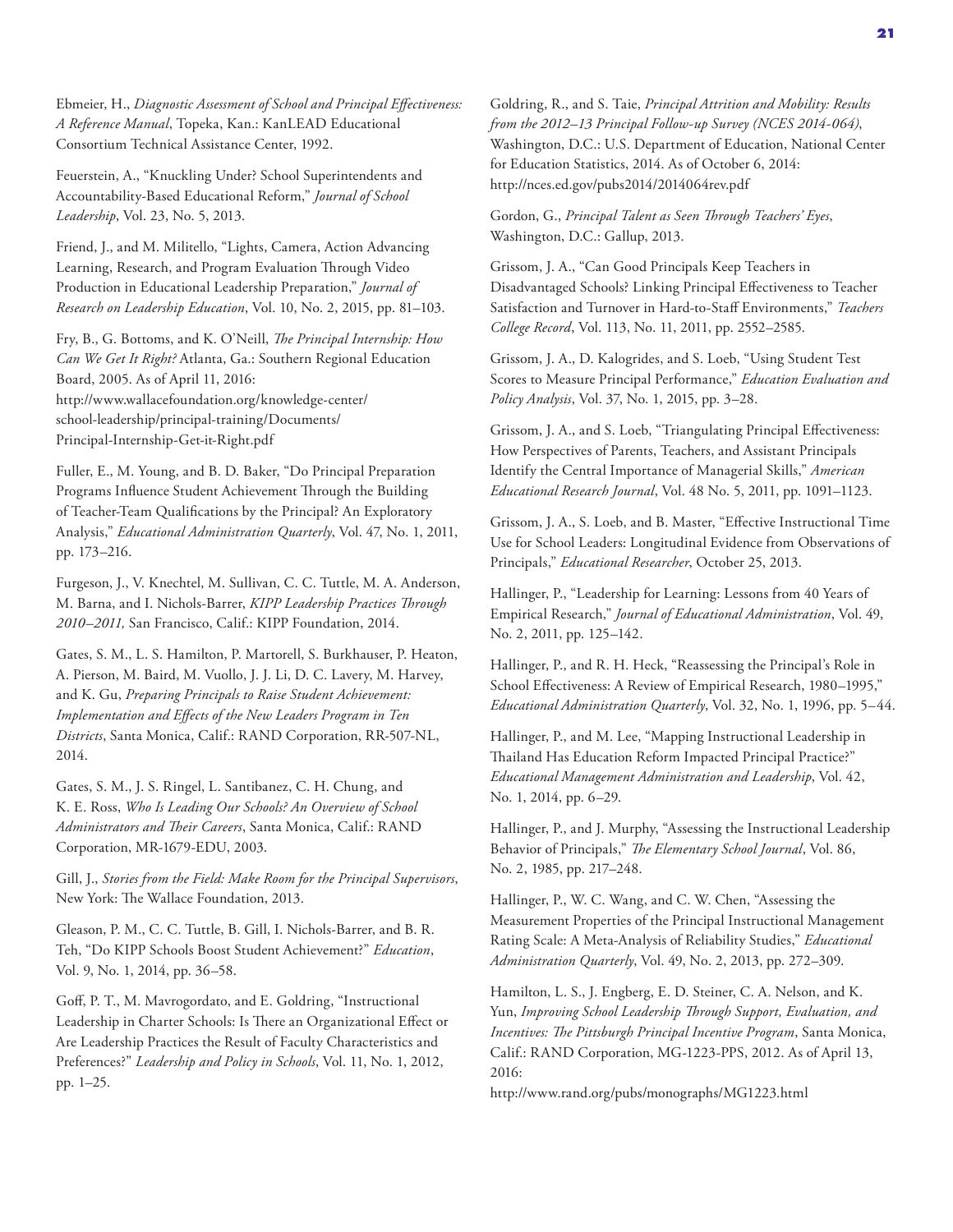Hansen, J. S., and M. Roza, *Decentralized Decisionmaking for Schools: New Promise for an Old Idea?* Santa Monica, Calif.: RAND Corporation, OP-153-EDU, 2005. As of April 13, 2016: [http://www.rand.org/pubs/occasional\\_papers/OP153.html](http://www.rand.org/pubs/occasional_papers/OP153.html)

Hassel, E. A., and B. Hassel, "The Big U-Turn: How to Bring Schools from the Brink of Doom to Stellar Success," *Education Next*, Vol. 9, No. 1, 2009.

Hausman, C. S., and E. B. Goldring, "Teachers' Ratings of Effective Principal Leadership: A Comparison of Magnet and Nonmagnet Elementary Schools," *Journal of School Leadership*, Vol. 11, No. 11, 2014, pp. 399–423.

Heck, R. H., and P. Hallinger, "Modeling the Longitudinal Effects of School Leadership on Teaching and Learning," *Journal of Educational Administration*, Vol. 52, No. 5, 2014, pp. 653–681.

Herman, R., P. Dawson, T. Dee, J. Greene, R. Maynard, S. Redding, and M. Darwin, *Turning Around Chronically Low-Performing Schools: A Practice Guide*, Washington, D.C.: National Center for Education Evaluation and Regional Assistance, Institute of Education Sciences, NCEE #2008-4020, 2008.

Herman, R., C. Graczewski, S. James-Burdumy, M. Murray, I. Perez-Johnson, and C. Tanenbaum, *Operational Authority, Support, and Monitoring of School Turnaround*, Washington, D.C.: National Center for Education Evaluation and Regional Assistance, Institute of Education Sciences, 2014.

Herman, R., and M. Huberman, "Differences in the Policies, Programs, and Practices (PPPs) and Combination of PPPs Across Turnaround, Moderately Improving, and Not Improving Schools," paper presented at *Effective Partnerships: Linking Practice and Research*  conference for the Society for Research on Educational Effectiveness, Washington, D.C., September 6–8, 2012.

Hess, F. M., *A License to Lead? A New Leadership Agenda for America's Schools*, Washington, D.C.: Progressive Policy Institute, 2003.

———, *Cage-Busting Leadership: Combating the Culture of Can't*, Cambridge, Mass.: Harvard Education Press, 2013.

Hess, F. M., and A. P. Kelly, "An Innovative Look, a Recalcitrant Reality: The Politics of Principal Preparation Reform," *Educational Policy*, Vol. 19, No. 1, 2005, pp. 155–180.

Hochbein, C., and B. C. Cunningham, "An Exploratory Analysis of the Longitudinal Impact of Principal Change on Elementary School Achievement," *Journal of School Leadership*, Vol. 23, No. 1, 2013.

Honig, M. I., "District Central Office Leadership as Teaching: How Central Office Administrators Support Principals' Development as Instructional Leaders," *Educational Administration Quarterly*, Vol. 20, No. 10, 2012, pp. 1–42.

Honig, M. I., and L. R. Rainey, "Autonomy and School Improvement: What Do We Know and Where Do We Go from Here?" *Education Policy*, Vol. 26, No. 3, 2012, pp. 465–495.

Hopkins, D., S. Stringfield, A. Harris, L. Stoll, and T. Mackay, "School and System Improvement: A Narrative State-of-the-Art Review," *School Effectiveness and School Improvement*, Vol. 25, No. 2, 2014, pp. 257–281.

Horng, E. L., D. Klasik, and S. Loeb, "Principal's Time Use and School Effectiveness," *American Journal of Education*, Vol. 116, No. 4, 2010, pp. 491–523.

Ishimaru, A., "From Heroes to Organizers Principals and Education Organizing in Urban School Reform," *Educational Administration Quarterly*, Vol. 49 No. 1, 2013, pp. 3–51.

Jackson, B. L., and C. Kelley, "Exceptional and Innovative Programs in Educational Leadership," *Educational Administration Quarterly*, Vol. 38, No. 2, 2002, pp. 192–212.

Jacob, R., R. Goddard, M. Kim, R. Miller, and Y. Goddard, "Exploring the Causal Impact of the McREL Balanced Leadership Program on Leadership, Principal Efficacy, Instructional Climate, Educator Turnover, and Student Achievement," *Educational Evaluation and Policy Analysis*, September 24, 2014.

Jarl, M., A. Fredriksson, and S. Persson, "New Public Management in Public Education: A Catalyst for the Professionalization of Swedish School Principals," *Public Administration*, Vol. 90, No. 2, 2012, pp. 429–444.

Johnson, J., *A Mission of the Heart: What Does It Take to Transform a School?* New York: The Wallace Foundation, 2008.

Khalifa, M., "A Re-New-ed Paradigm in Successful Urban School Leadership: Principal as Community Leader," *Educational Administration Quarterly*, Vol. 48, No. 3, August 1, 2012, pp. 424– 467.

King, C., *Quality Measures™ Principal Preparation Program Self‐ Assessment Toolkit: For Use in Developing, Assessing, and Improving Principal Preparation Programs*, Waltham, Mass.: Education Development Center, 2013. As of April 11, 2016: http://www.wallacefoundation.org/knowledge-center/ school-leadership/principal-training/Documents/ [Principal-Preparation-Program-Quality-Self-Assessment-Rubrics.pdf](http://www.wallacefoundation.org/knowledge-center/school-leadership/principal-training/Documents/Principal-Preparation-Program-Quality-Self-Assessment-Rubrics.pdf)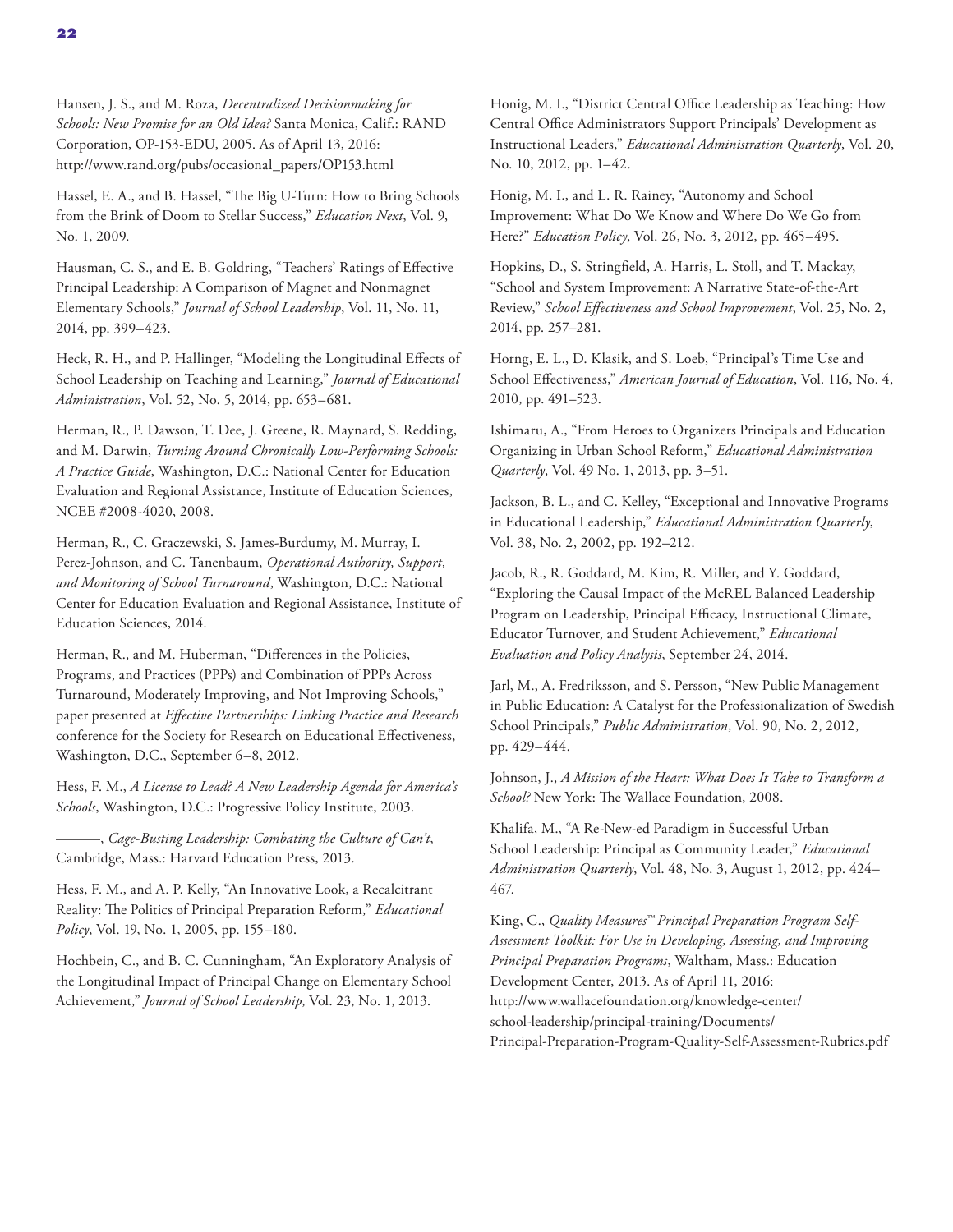KIPP, "Five Pillars," undated. As of April 13, 2016: <http://www.kipp.org/our-approach/five-pillars>

Knechtel, V., M. A. Anderson, A. Burnett, T. Coen, M. Sullivan, C. C. Tuttle, and P. Gleason, *Understanding the Effect of KIPP as It Scales*, Vol. 2: *Leadership Practices at KIPP,* Princeton, N.J.: Mathematica Policy Research, 2015.

Knoop, R., and R. W. Common, "A Performance Appraisal System for School Principals," paper presented at the Annual Meeting of the Canadian Society for the Study of Education, Montreal, Quebec, May 1985.

Kouzes, J., and B. Posner, *The Leadership Practices Inventory: Theory and Evidence Behind the Five Practices of Exemplary Leaders,* Arlington, Va.: The Leadership Institute, 2002. As of December 18, 2014:

[http://media.wiley.com/assets/61/06/lc\\_jb\\_appendix.pdf](http://media.wiley.com/assets/61/06/lc_jb_appendix.pdf)

Kowal, J., and E.A. Hassel, *Importing Leaders for School Turnarounds: Lessons and Opportunities*, Charlottesville, Va.: Darden/Curry Partnership for Leaders in Education, University of Virginia, 2011.

Kowal, J., E. A. Hassel, and B. C. Hassel, *Successful School Turnarounds: Seven Steps for District Leaders*, Washington, D.C.: The Center for Comprehensive School Reform and Improvement, 2009.

Ladd, H. F., "Teachers' Perceptions of Their Working Conditions: How Predictive of Planned and Actual Teacher Movement?" *Educational Evaluation and Policy Analysis*, Vol. 33, No. 2, 2011, pp. 235–261.

Le Floch, K. C., B. Birman, J. O'Day, S. Hurlburt, D. Mercado-Garcia, R. Goff, K. Manship, S. Brown, S. B. Therriault, L. Rosenberg, M. H. Angus, and L. Hulsey, *Case Studies of Schools Receiving School Improvement Grants: Findings After the First Year of Implementation*, Washington, D.C.: National Center for Education Evaluation and Regional Assistance, Institute of Education Sciences, NCEE 2014-4015, 2014.

Leithwood, K., and J. Jantzi, "A Review of Transformational School Leadership Research 1996–2005," *Leadership and Policy in Schools*, Vol. 4, No. 3, 2005, pp. 177–199.

Leithwood, L., K. Seashore Louis, S. Anderson, and K. Wahlstrom, *How Leadership Influences Student Learning,* New York: The Wallace Foundation, 2004.

Leithwood, K., and J. Sun, "The Nature and Effects of Transformational School Leadership: A Meta-Analytic Review of Unpublished Research," *Educational Administration*, Vol. 48, No. 3, 2012, pp. 387–423.

Loeb, S., D. Kalogrides, and T. Béteille, "Effective Schools: Teacher Hiring, Assignment, Development, and Retention," *Education Finance and Policy*, Vol. 7, No. 3, 2012, pp. 269–304.

Lynch, J. M., "Responsibilities of Today's Principal: Implications for Principal Preparation Programs and Principal Certification Policies," *Rural Special Education Quarterly*, Vol. 31, No. 2, 2012, pp. 40–47.

Macey, E., J. Decker, and S. Eckes, "The Knowledge Is Power Program (KIPP): An Analysis of One Model's Efforts to Promote Achievement in Underserved Communities," *Journal of School Choice*, Vol. 3, No. 1, 2009, pp. 212–241.

Marzano, R. J., T. Waters, and B. A. McNulty, *School Leadership That Works: From Research to Results*, Alexandria, Va.: Association for Supervision and Curriculum Development, 2005.

McCarthy, M., "Educational Leadership Preparation Programs: A Glance at the Past with an Eye Toward the Future," *Leadership and Policy in Schools*, Vol. 1, No. 3, 2002, pp. 201–221.

———, "Reflections on the Evolution of Educational Leadership Preparation Programs in the United States and Challenges Ahead," *Journal of Educational Administration*, Vol. 53, No. 3, 2015, pp. 416– 438.

McMahon, M., M. L. Peters, and G. Schumacher, "The Principal Evaluation Process and Its Relationship to Student Achievement," *Journal of Scholarship and Practice*, Vol. 11, No. 3, 2014, pp. 34–48.

Mendels, P., "The Effective Principal," *Journal of Staff Development*, Vol. 33, No. 1, 2012a, pp. 54–58.

———, "Principals in the Pipeline: Districts Construct a Framework to Develop School Leadership," *Learning Forward*, Vol. 33, No. 3, 2012b, pp. 48–52.

Miller, A., "Principal Turnover and Student Achievement," *Economics of Education Review*, Vol. 36, No. C, 2013, pp. 60–72.

Miller, P., A. Pavlakis, V. Lac, and D. Hoffman, "Responding to Poverty and Its Complex Challenges: The Importance of Policy Fluency for Educational Leaders," *Theory into Practice*, Vol. 53, No. 2, 2014, pp. 131–138.

Mitgang, L. D., *Beyond the Pipeline: Getting the Principals We Need, Where They Are Needed Most*, New York: The Wallace Foundation, 2003. As of April 11, 2016:

http://www.wallacefoundation.org/knowledge-center/ school-leadership/key-research/Documents/ [Beyond-the-Pipeline-Getting-the-Principals-We-Need.pdf](http://www.wallacefoundation.org/knowledge-center/school-leadership/key-research/Documents/Beyond-the-Pipeline-Getting-the-Principals-We-Need.pdf)

———, *Becoming a Leader: Preparing School Leaders for Today's Schools*, New York: The Wallace Foundation, 2008.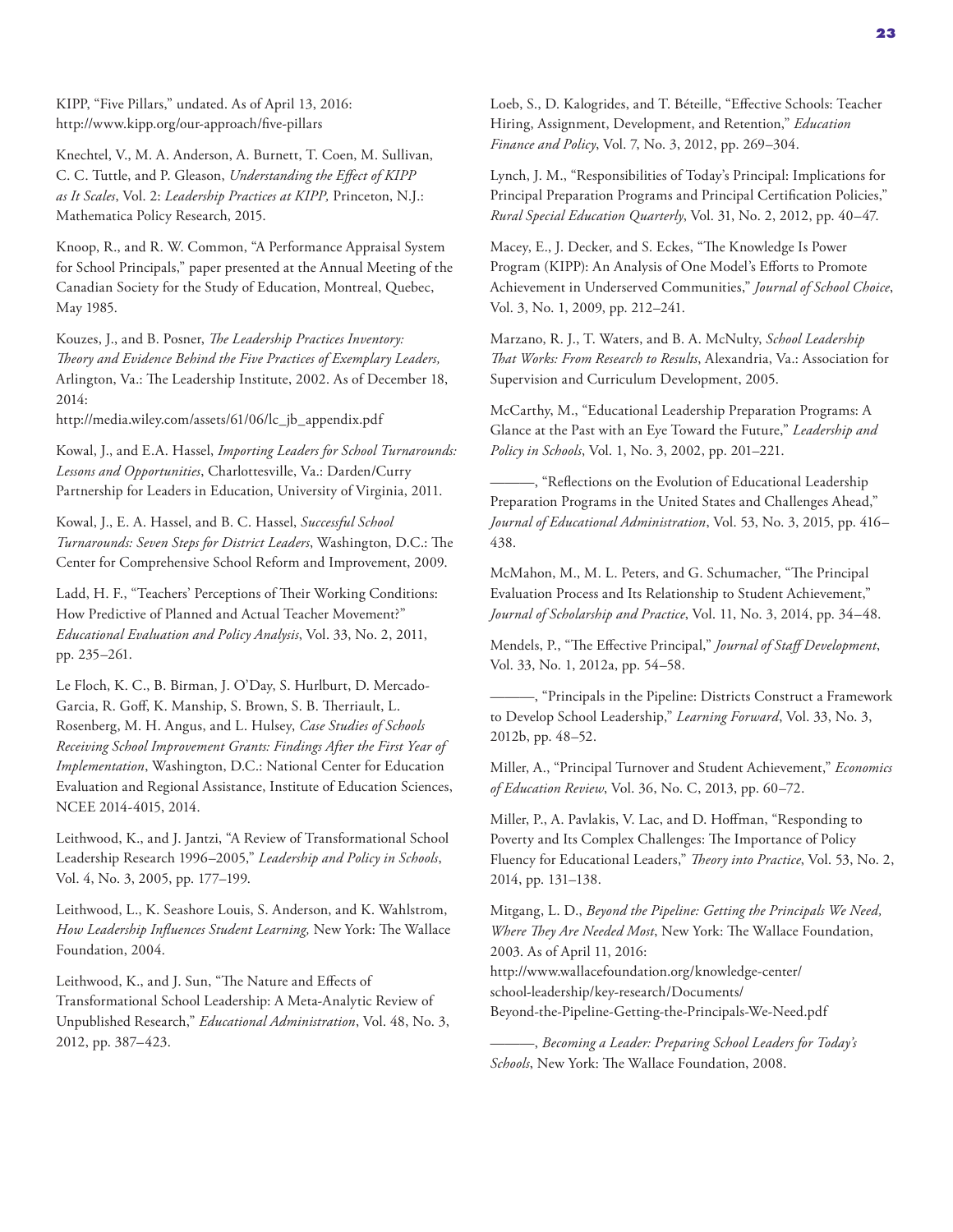Mullen, C. A., and D. H. Schunk, "A View of Professional Learning Communities Through Three Frames: Leadership, Organization, and Culture," *McGill Journal of Education/Revue des sciences de l'éducation de McGill*, Vol. 45, No. 2, 2010, pp. 185–203.

Murphy, J., "Methodological, Measurement, and Conceptual Problems in the Study of Instructional Leadership," *Educational Evaluation and Policy Analysis*, Vol. 10, No. 2, 1988, pp. 117–139.

———, "The Architecture of School Improvement," *Journal of Educational Administration*, Vol. 51, No. 3, 2013, pp. 252–263.

National Policy Board for Educational Administration, *Professional Standards for Educational Leaders 2015,* Reston, Va., 2015.

Nunnery, J. A., S. M. Ross, S. Chappell, S. Pribesh, and E. Hoag-Carhart, *The Impact of the NISL Executive Development Program on School Performance in Massachusetts: Cohort 2 Result*, Norfolk, Va.: Center for Educational Partnerships at Old Dominion University, 2011.

Nunnery, J. A., S. M. Ross, and C. Yen, *An Examination of the Effect of a Pilot of the National Institute for School Leadership's Executive Development Program on School Performance Trends in Massachusetts*, Norfolk, Va.: Center for Educational Partnerships at Old Dominion University, 2010.

Office of Innovation and Improvement, *Innovations in Education: Innovative Pathways to School Leadership*, Washington, D.C.: U.S. Department of Education, 2011.

Onorato, M., "Transformational Leadership Style in the Educational Sector: An Empirical Study of Corporate Managers and Educational Leaders," *Academy of Educational Leadership Journal*, Vol. 17, No. 1, 2013, pp. 33–47.

Orr, M. T., C. King, and M. La Pointe, *District Developing Leaders: Eight Districts' Lessons on Strategy, Program Approach, and Organization to Improve the Quality of Leaders for Local Schools*, Newton, Mass.: Education Development Center, 2010.

Papa, F., Jr., "Why Do Principals Change Schools? A Multivariate Analysis of Principal Mobility," *Leadership and Policy in Schools*, Vol. 6, No. 3, 2007, pp. 267–290.

Papa, F. C., Jr., H. Lankford, and J. Wyckoff, *The Attributes and Career Paths of Principals: Implications for Improving Policy*, Stanford, Calif.: Center for Education Policy and Analysis, Stanford University, 2002.

Player, D., and V. Katz, *School Improvement in Ohio and Missouri: An Evaluation of the School Turnaround Specialist Program*, Charlottesville, Va.: Center on Education Quality and Workforce Competitiveness, University of Virginia, working paper, 2013.

Porter, A. C., J. F. Murphy, E. B. Goldring, and S. N. Elliot, *Vanderbilt Assessment of Leadership in Education*, Nashville, Tenn.: Vanderbilt University, 2006.

Portin, B., P. Schneider, M. DeArmond, and L. Gundlach, *Making Sense of Leading Schools: A National Study of the Principalship*, Seattle, Wash.: Center on Reinventing Public Education, 2003.

Pounder, D. G., and R. J. Merrill, "Job Desirability of the High School Principalship: A Job Choice Theory Perspective," *Education Administration Quarterly*, Vol. 27, No. 1, 2001, pp. 27–57.

Price, H. E., "Principal–Teacher Interactions: How Affective Relationships Shape Principal and Teacher Attitudes," *Educational Administration Quarterly*, Vol. 48, No. 1, 2012, pp. 39–85.

Public Impact, *School Turnaround Leaders: Selection Toolkit*, Chapel Hill, N.C., 2008. As of April 12, 2016: http://www.publicimpact.com/publications/ [Turnaround\\_Leader\\_Selection\\_Toolkit.pdf](http://www.publicimpact.com/publications/Turnaround_Leader_Selection_Toolkit.pdf) 

Pulliam, C. L., L. LaCaria, J. Schoeneberger, and B. Algozzine, "A Preliminary Analysis of a Strategic Staffing Initiative," *Education Policy*, Vol. 10, No. 5, 2012, pp. 1–26.

Rice, J. K., *Principal Effectiveness and Leadership in an Era of Accountability: What Research Says*, Washington, D.C.: National Center for Analysis of Longitudinal Data in Education Research, 2010.

Robinson, V. M. J., *School Leadership and Student Outcomes: Identifying What Works and Why,* Sydney: Australian Council for Educational, 2007.

Robinson, V. M. J., C. A. Lloyd, and K. J. Rowe, "The Impact of Leadership on School Outcomes: An Analysis of the Differential Effects of Leadership Types," *Educational Administration Quarterly*, Vol. 44, No. 5, 2008, pp. 635–674.

Romay, M. L., C. Magee, and C. L. Slater, "Principal Leadership and Challenges for Developing a School Culture of Evaluation," in S. Scott, D. E. Scott, and C. F. Webber, eds., *Assessment in Education: Implications for Leadership*, Cham, Switzerland: Springer International Publishing, 2016, pp. 261–284.

Roza, M., *A Matter of Definition: Is There Truly a Shortage of School Principals?* Seattle, Wash.: Center on Reinventing Public Education, Daniel J. Evans School of Public Affairs, University of Washington, 2003.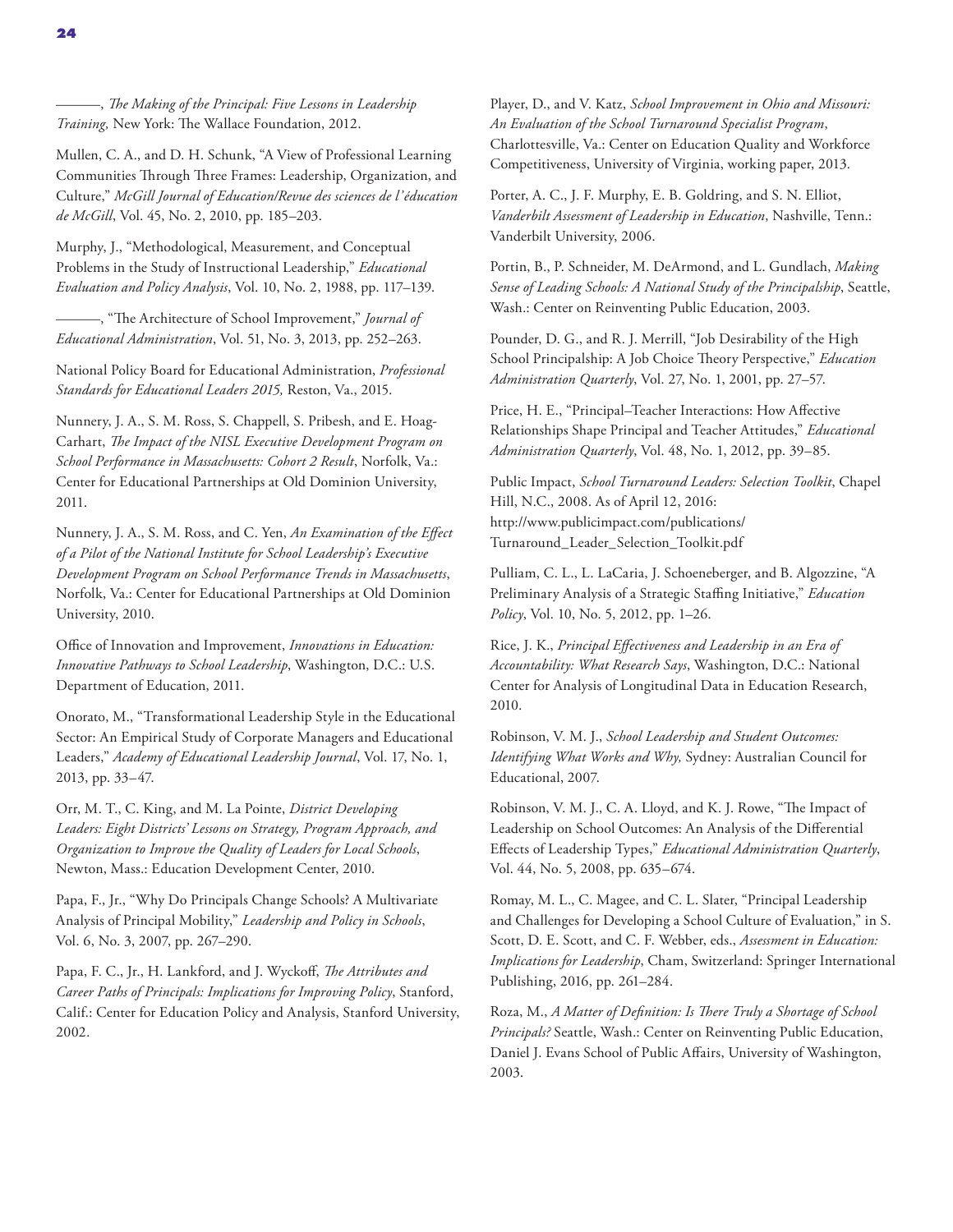Schoeneberger, J. A., and C. L. Pulliam, *Evaluation of the Strategic Staffing Initiative in Charlotte-Mecklenburg Schools*, Charlotte-Mecklenburg, N.C.: Center for Research and Evaluation, 2011. As of April 12, 2016:

<http://media.charlotteobserver.com/images/pdf/StrategicStaffEval.pdf>

Seashore Louis, K., K. Leithwood, K. L. Wahlstrom, S. E. Anderson, M. Michlin, B. Mascall, M. Gordon, T. Strauss, E. Thomas, and S. Moorek, *Learning from Leadership: Investigating the Links to Improved Student Learning*, St. Paul: Center for Applied Research and Educational Improvement, University of Minnesota, 2010.

Sebastian, J., and E. Allensworth, "The Influence of Principal Leadership on Classroom Instruction and Student Learning: A Study of Mediated Pathways to Learning," *Educational Administration Quarterly*, Vol. 48, No. 4, 2012, pp. 626–663.

Shelton, S., *Strong Leaders Strong Schools: 2010 School Leadership Laws,* Denver, Colo.: National Conference of State Legislatures, 2011.

———, *Preparing a Pipeline of Effective Principals: A Legislative Approach*, Denver, Colo.: National Conference of State Legislators, 2012.

Slavin, Robert E., "Evidence and the ESSA," *Huffington Post*, December 8, 2015. As of April 13, 2016:

[http://www.huffingtonpost.com/robert-e-slavin/evidence-and-the](http://www.huffingtonpost.com/robert-e-slavin/evidence-and-the-essa_b_8750480.html)essa\_b\_8750480.html

Southern Regional Education Board, *Schools Can't Wait: Accelerating the Redesign of University Principal Preparation Program*, Atlanta, Ga., 2006.

Steinberg, M. P., *Leadership and the Decentralized Control of Schools,* Rockville, Md.: Regional Educational Laboratory Mid-Atlantic, 2013. As of April 12, 2016:

https://www.relmidatlantic.org/sites/default/files/

[general\\_uploads/4.8.4.Debriefing\\_materials\\_lit\\_review\\_2013-12-08\\_](https://www.relmidatlantic.org/sites/default/files/general_uploads/4.8.4.Debriefing_materials_lit_review_2013-12-08_no_tracks_508c.pdf) no\_tracks\_508c.pdf

———, "Does Greater Autonomy Improve School Performance? Evidence from a Regression Discontinuity Analysis in Chicago," *Education Finance and Policy*, Vol. 9, No. 1, 2014, pp. 1–35.

Steiner, L. M., and E. A. Hassel, *Using Competencies to Improve School Turnaround Principal Success*, Chapel Hill, N.C.: Public Impact, 2011.

Steiner, L. M., E. A. Hassel, and B. Hassel, *School Turnaround Leaders: Competencies for Success*, Chapel Hill, N.C.: Public Impact, June 2008.

Supovitz, J. A., *Building a Lattice for School Leadership: The Top-to-Bottom Rethinking of Leadership Development in England and What It Might Mean for American Education*, Philadelphia: Consortium for Policy Research in Education, University of Pennsylvania, 2014.

Turnbull, B. J., D. L. Riley, E. R. Arcaira, L. M. Anderson, and J. R. MacFarlane, *Six Districts Begin the Principal Pipeline Initiative*, Washington, D.C.: Policy Studies Associates, 2013.

Turnbull, B. J., D. L. Riley, and J. R. MacFarlane, *Cultivating Talent Through a Principal Pipeline*, Washington, D.C.: Policy Studies Associates, Inc., 2013.

Tuttle, C. C., B. Gill, P. Gleason, V. Knechtel, I. Nichols-Barrer, and A. Resch, *KIPP Middle Schools: Impacts on Achievement and Other Outcomes; Final Report*, Princeton, N.J.: Mathematica Policy Research, 2013.

Tuttle, C. C., P. Gleason, V. Knechtel, I. Nichols-Barrer, K. Booker, G. Chojnacki, T. Coen, and L. Goble, *Understanding the Effect of KIPP as It Scales*, Vol. 1: *Impacts on Achievement and Other Outcomes*, Washington, D.C.: Mathematica Policy Research, 2015.

Tuttle, C. C., B. Teh, I. Nichols-Barrer, B. P. Gill, and P. Gleason, *Student Characteristics and Achievement in 22 KIPP Middle Schools*, Washington, D.C.: Mathematica Policy Research, June 2010.

U.S. Department of Education, "Final Priorities, Requirements, Definitions, and Selection Criteria—Investing in Innovation Fund; Applications for New Awards; Investing in Innovation Fund, Development Grants; Rule and Notice," *Federal Register*, Vol. 78, No. 59, March 27, 2013, pp. 18704–18705.

———, "School Improvement Grants," August 14, 2016. As of April 12, 2016:

<http://www.ed.gov/category/program/school-improvement-grants>

Vandenberghe, R., "Development of a Questionnaire for Assessing Principal Change Facilitator Style," paper presented at the Annual Meeting of the American Educational Research Association, New Orleans, La., April 1988.

Vitaska, S., *Strong Leaders, Strong Schools: 2007 State Laws*, Denver, Colo.: National Conference of State Legislatures, 2008. As of December 20, 2011: <http://www.ncsl.org/print/educ/strongleaders.pdf>

The Wallace Foundation, *The School Principal as Leader: Guiding Schools to Better Teaching and Learning*, New York, 2013.

Waters, T., R. Marzano, and B. McNulty, *Balanced Leadership: What 30 Years of Research Tells Us About the Effect of Leadership on Student Achievement*, Aurora, Colo.: Mid-Continent Research for Education and Learning, 2003.

West, Martin R., "From Evidence-Based Programs to an Evidence-Based System: Opportunities Under the Every Student Succeeds Act," Brookings Institution, February 5, 2016. As of April 13, 2016: http://www.brookings.edu/research/papers/2016/02/ [05-evidence-based-system-opportunities-under-essa-west](http://www.brookings.edu/research/papers/2016/02/05-evidence-based-system-opportunities-under-essa-west)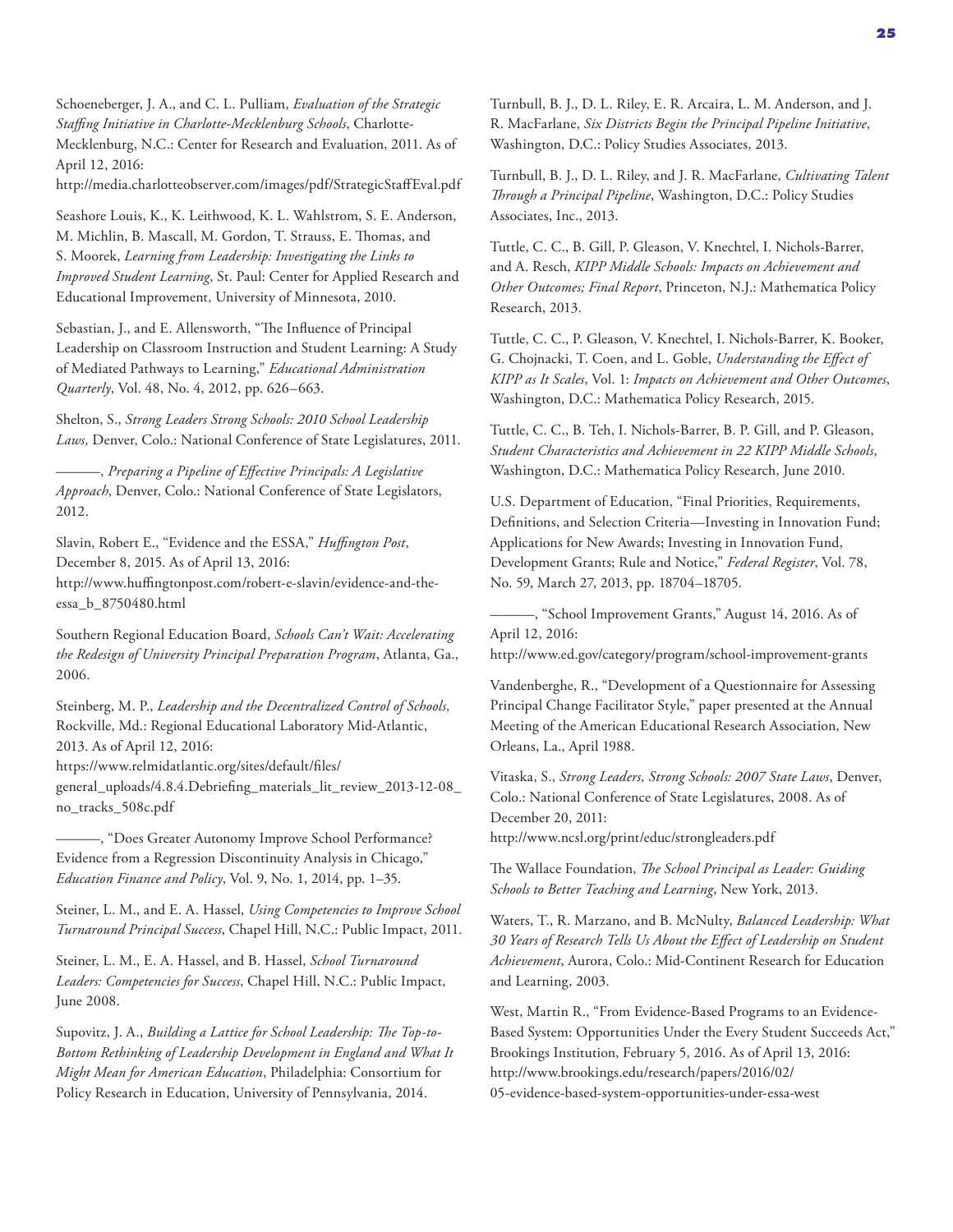Williams, B. T., "Ethical Leadership in Schools Servicing African American Children and Youth," *Teacher Education and Special Education*, Vol. 24, No. 1, 2001, pp. 38–47.

Witziers, B., R. J. Bosker, and M. L. Kruger, "Educational Leadership and Student Achievement: The Elusive Search for an Association," *Educational Administration Quarterly*, Vol. 39, No. 3, 2003, pp. 398– 425.

Woodworth, K. R., J. L. David, R. Guha, H. Wang, and A. Lopez-Torkos, *San Francisco Bay Area KIPP Schools: A Study of Early Implementation and Achievement; Final report*, Menlo Park, Calif.: SRI International, 2008.

Yoder, N., D. Freed, and J. Fetters, *Improving School Leader Preparation: Collaborative Models for Measuring Effectiveness*, Washington, D.C.: Center on Great Teachers and Leaders, 2014. As of April 12, 2016: [http://www.gtlcenter.org/sites/default/files/Principal\\_Preparation.pdf](http://www.gtlcenter.org/sites/default/files/Principal_Preparation.pdf)

Zepeda, S. J., A. M. Jimenez, and P. D. Lanoue, "New Practices for a New Day: Principal Professional Development to Support Performance Cultures in Schools," *Professional Development in Education: Pushing the Boundaries of Possibility*, Vol. 9, No. 1, Autumn 2015, pp. 303–322.